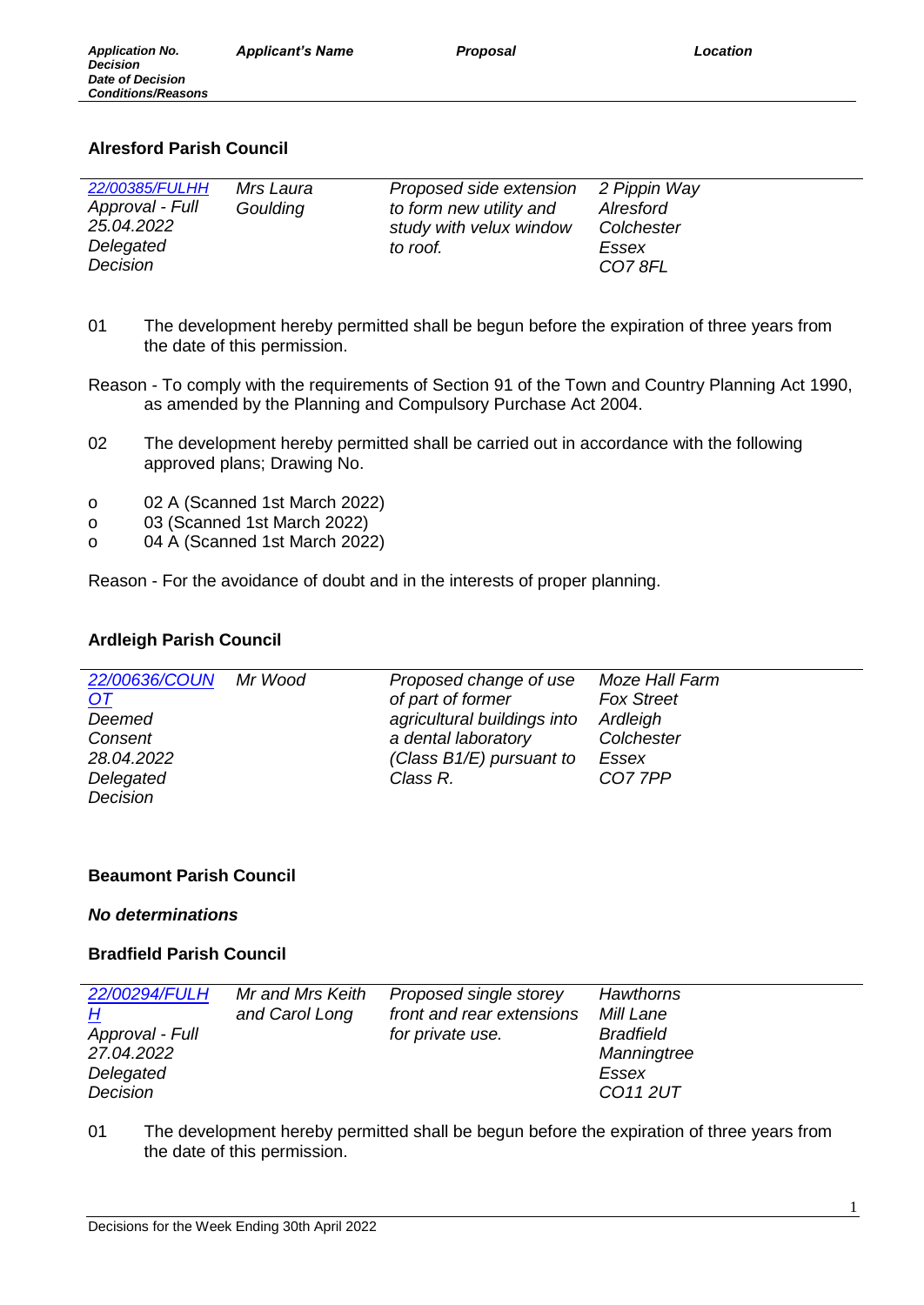- Reason To comply with the requirements of Section 91 of the Town and Country Planning Act 1990, as amended by the Planning and Compulsory Purchase Act 2004.
- 02 The development hereby permitted shall be carried out in accordance with the following approved plans: Drawing No. 65-2021-02P, 65-2021-03P and 65-2021-04P.

| 22/00371/LBDIS | Mr Matt Doran | Discharge of conditions 3 | <b>Thatched Cottage</b> |
|----------------|---------------|---------------------------|-------------------------|
| Approval -     |               | (Schedule of external     | Wix Road                |
| Discharge of   |               | finish materials) and 4   | <b>Bradfield</b>        |
| Condition      |               | (Schedule of drawings     | Manningtree             |
| 29.04.2022     |               | that show details of all  | Essex                   |
|                |               | proposed windows) of      | CO11 2UX                |
|                |               | application               |                         |
|                |               | 21/01117/LBC.             |                         |

## **Brightlingsea Town Council**

| 22/00176/FUL   | Mr and Mrs | Proposed erection of 1 | Land at 6 Ladysmith Avenue |
|----------------|------------|------------------------|----------------------------|
| Refusal - Full | Tavlor     | dwelling.              | <b>Brightlingsea</b>       |
| 25.04.2022     |            |                        | Colchester                 |
| Delegated      |            |                        | Essex                      |
| Decision       |            |                        | CO7 0JD                    |
|                |            |                        |                            |

- 01 Paragraph 130 of the National Planning Policy Framework 2021 requires that developments are sympathetic to local character and maintain a strong sense of place. Policy SP7 of Section 1 of the adopted Local Plan 2013-33 and Beyond seeks high standards of design, which respond positively to local character and context. Policies SPL3 and LP4 of Section 2 of the adopted Local Plan also require that developments deliver new dwellings that are designed to high standards and which, together with a well-considered site layout relate well to its site and surroundings. Furthermore, adopted Local Plan Policy LP8 states proposals for the residential development of backland sites must not be out of character with the area.
- The formation of an irregular shaped plot through the subdivision of the existing curtilage of number 6 Ladysmith Avenue and the introduction of a dwelling to the rear of existing properties would be wholly out of character with the well-established linear pattern of residential development in the locality. The close proximity to neighbouring dwellings and gardens and poor parking layout demonstrates the cramped and contrived nature of the development.
- The inappropriate siting and poor layout would result in a harmful form of development contrary to the aims of the above national and local plan policies.
- 02 Paragraph 130 of the National Planning Policy Framework 2021 requires planning policies and decisions to create places with a high standard of amenity for existing and future users. Policy SP7 of Section 1 of the adopted Local Plan endorses this requirement. Adopted Local Plan Section 2 Policy SPL 3 (Part C) seeks to ensure that development will not have a materially damaging impact on the amenities of occupiers of nearby properties.
- The proposed 1.5 storey dwelling would be sited only 1.6 metres from neighbouring boundaries of the properties fronting Ladysmith Avenue and only 6.2 metres from the rear elevation of number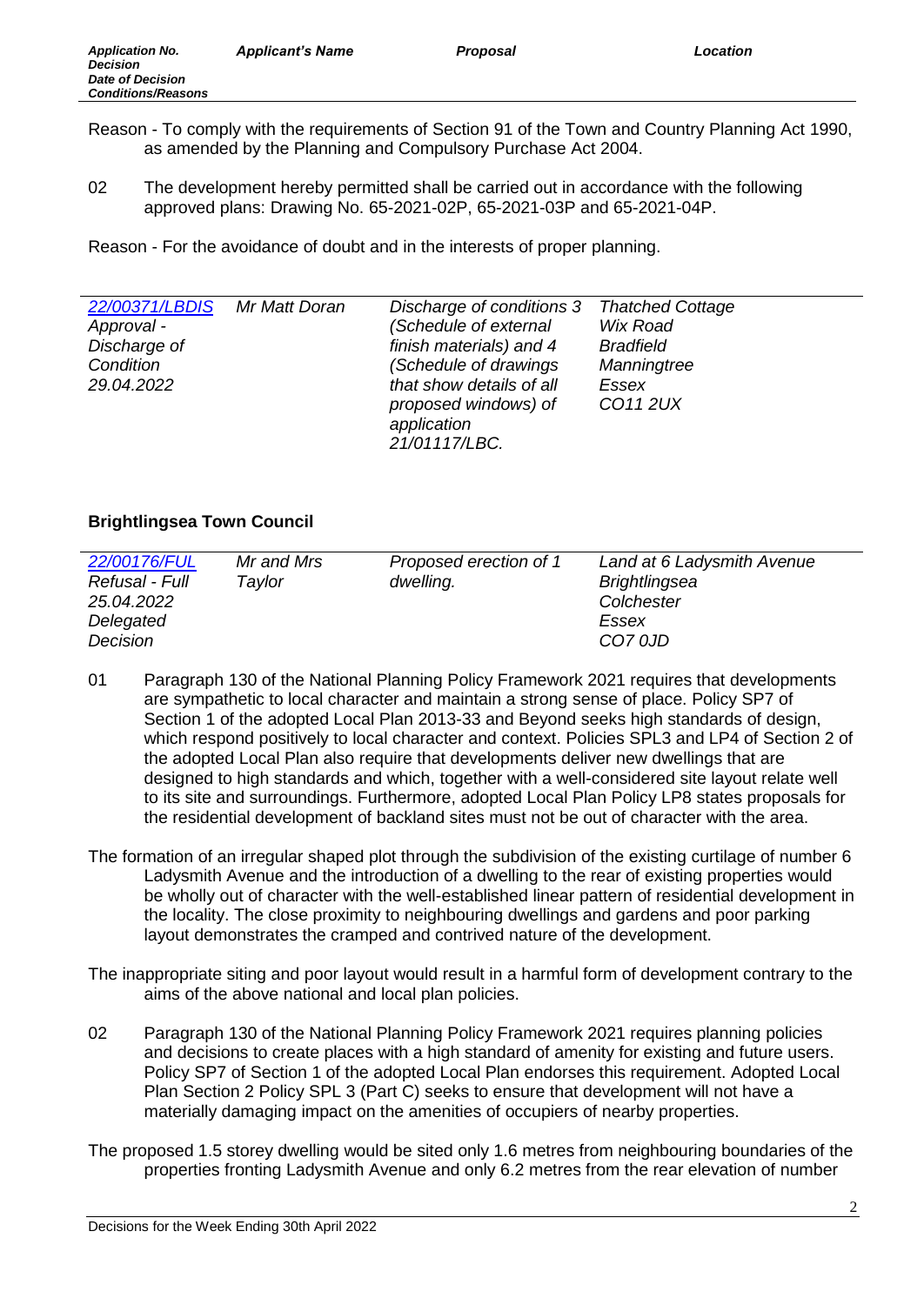4a. The siting and height of the development would result in a highly visible and overbearing structure being significantly harmful to neighbouring outlook and the enjoyment of their rear garden areas contrary to the aims of the above national and local plan policies.

| 22/00336/FULH                                                      | Mr and Mrs T | Proposed extensions,                                                                                                                                                           | Sycamores                                                          |
|--------------------------------------------------------------------|--------------|--------------------------------------------------------------------------------------------------------------------------------------------------------------------------------|--------------------------------------------------------------------|
| <u>Н</u><br>Approval - Full<br>26.04.2022<br>Delegated<br>Decision | Wheater      | alterations and<br><i>improvements to existing</i><br>dwelling, and erection of<br>a replacement/new<br>garage following the<br>demolition of the existing<br>garage and other | Love Lane<br><b>Brightlingsea</b><br>Colchester<br>Essex<br>CO70QQ |
|                                                                    |              | associated structures.                                                                                                                                                         |                                                                    |

- 01 The development hereby permitted shall be begun before the expiration of three years from the date of this permission.
- Reason To comply with the requirements of Section 91 of the Town and Country Planning Act 1990, as amended by the Planning and Compulsory Purchase Act 2004.
- 02 The development hereby permitted shall be carried out in accordance with the following approved plans:

Proposed garage floor plans and elevations Proposed house front and east side elevations Proposed house rear and west side elevations Proposed house floor plans Proposed site layout 1:50

Reason - For the avoidance of doubt and in the interests of proper planning.

#### **Clacton-on-Sea**

| 22/00352/FULH   | Mr Kedge | Proposed first floor rear | 7A Kings Road        |
|-----------------|----------|---------------------------|----------------------|
| H               |          | extension for use as      | Clacton On Sea       |
| Approval - Full |          | bedroom.                  | Essex                |
| 29.04.2022      |          |                           | CO <sub>15</sub> 1BG |
| Delegated       |          |                           |                      |
| Decision        |          |                           |                      |

- 01 The development hereby permitted shall be begun before the expiration of three years from the date of this permission.
- Reason To comply with the requirements of Section 91 of the Town and Country Planning Act 1990, as amended by the Planning and Compulsory Purchase Act 2004.
- 02 The development hereby permitted shall be carried out in accordance with the following approved plans; Drawing No.
- o KR/1 A (Scanned 22nd April 2022)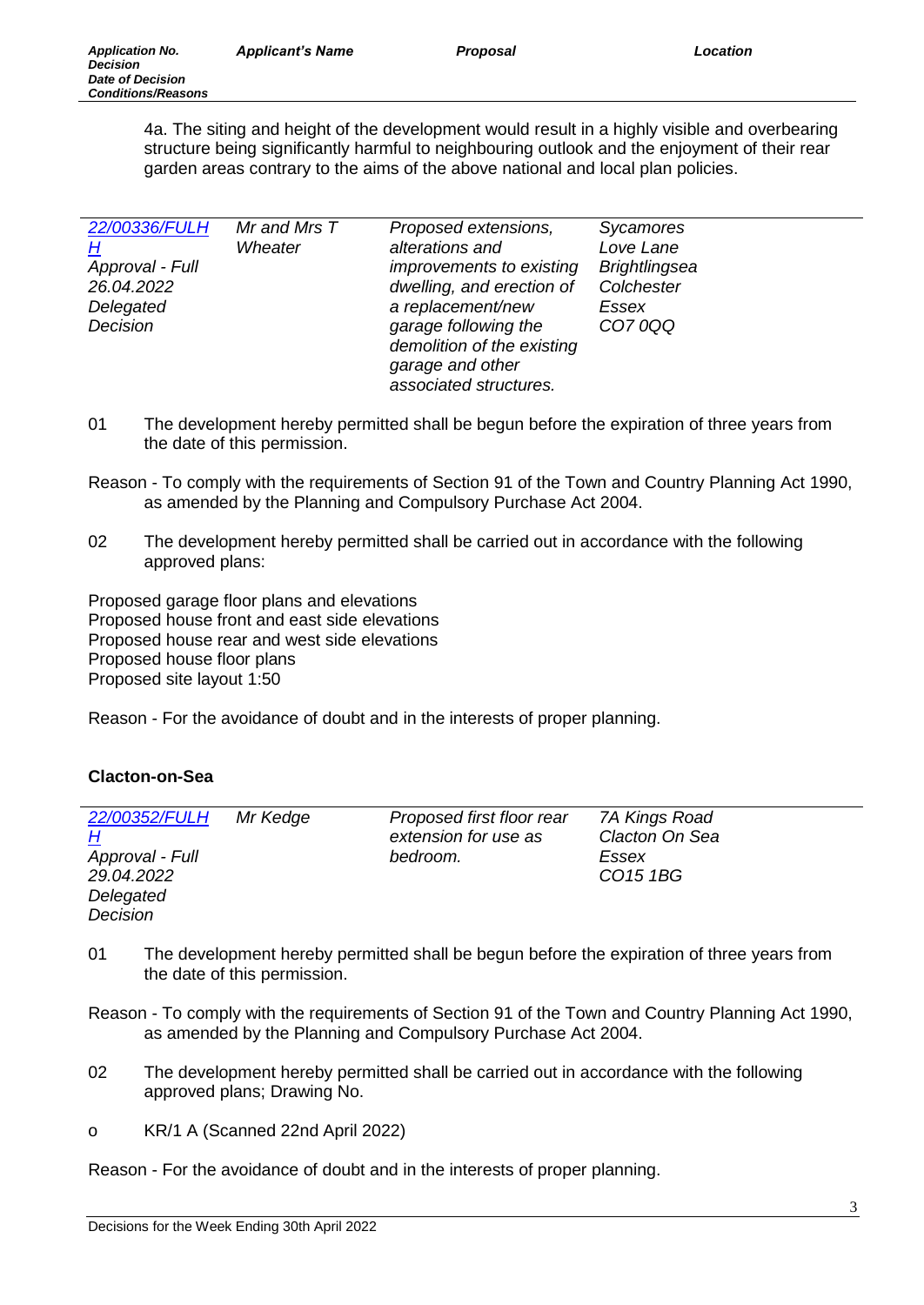*Conditions/Reasons*

| 22/00269/FULH<br>372 St Johns Road<br>Mrs Kim<br>Proposed vehicle<br>Clacton On Sea<br>H<br>Wigglesworth<br>access.<br>Approval - Full<br>Essex<br>27.04.2022<br>CO <sub>16</sub> 8DU<br>Delegated<br><b>Decision</b> |  |
|-----------------------------------------------------------------------------------------------------------------------------------------------------------------------------------------------------------------------|--|
|-----------------------------------------------------------------------------------------------------------------------------------------------------------------------------------------------------------------------|--|

- 01 The development hereby permitted shall be begun before the expiration of three years from the date of this permission.
- Reason To comply with the requirements of Section 91 of the Town and Country Planning Act 1990, as amended by the Planning and Compulsory Purchase Act 2004.
- 02 The development hereby permitted shall be carried out in accordance with the following approved plans; Drawing No.
- o BLOCK PLAN, FLOOR PLAN and SITE PLAN (Scanned 10th Feb 2022)

Reason - For the avoidance of doubt and in the interests of proper planning.

- 03 A 1.5 metre x 1.5 metre pedestrian visibility splay, as measured from and along the highway boundary, shall be provided on both sides of the vehicular access adjacent to the existing footway. Such visibility splays shall be retained free of any obstruction in perpetuity. These visibility splays must not form part of the vehicular surface of the access.
- Reason: To provide adequate inter-visibility between the users of the access and pedestrians in the adjoining public highway in the interest of highway safety.
- 04 The vehicular access shall be constructed at right angles to the highway boundary and to the existing carriageway. The width of the drop kerb access at its junction with the highway shall not exceed 4.5 metres (equivalent to 5 drop kerbs) and shall be retained at that width for 6 metres within the site and shall be provided with an appropriate dropped kerb vehicular crossing of the footway/ verge.
- Reason: to ensure that vehicles can enter and leave the highway in a controlled manner in the interest of highway safety.
- 05 There shall be no discharge of surface water onto the Highway.
- Reason: To prevent hazards caused by water flowing onto the highway and to avoid the formation of ice on the highway in the interest of highway safety.
- 06 No unbound material shall be used in the surface treatment of the vehicular access within 6 metres of the highway boundary.

Reason: To avoid displacement of loose material onto the highway in the interests of highway safety.

07 Any new boundary planting shall be planted a minimum of 1 metre back from the highway boundary and any visibility splay and retained free of obstruction above 600mm at all times.

Reason: To ensure that the future outward growth of the planting does not encroach upon the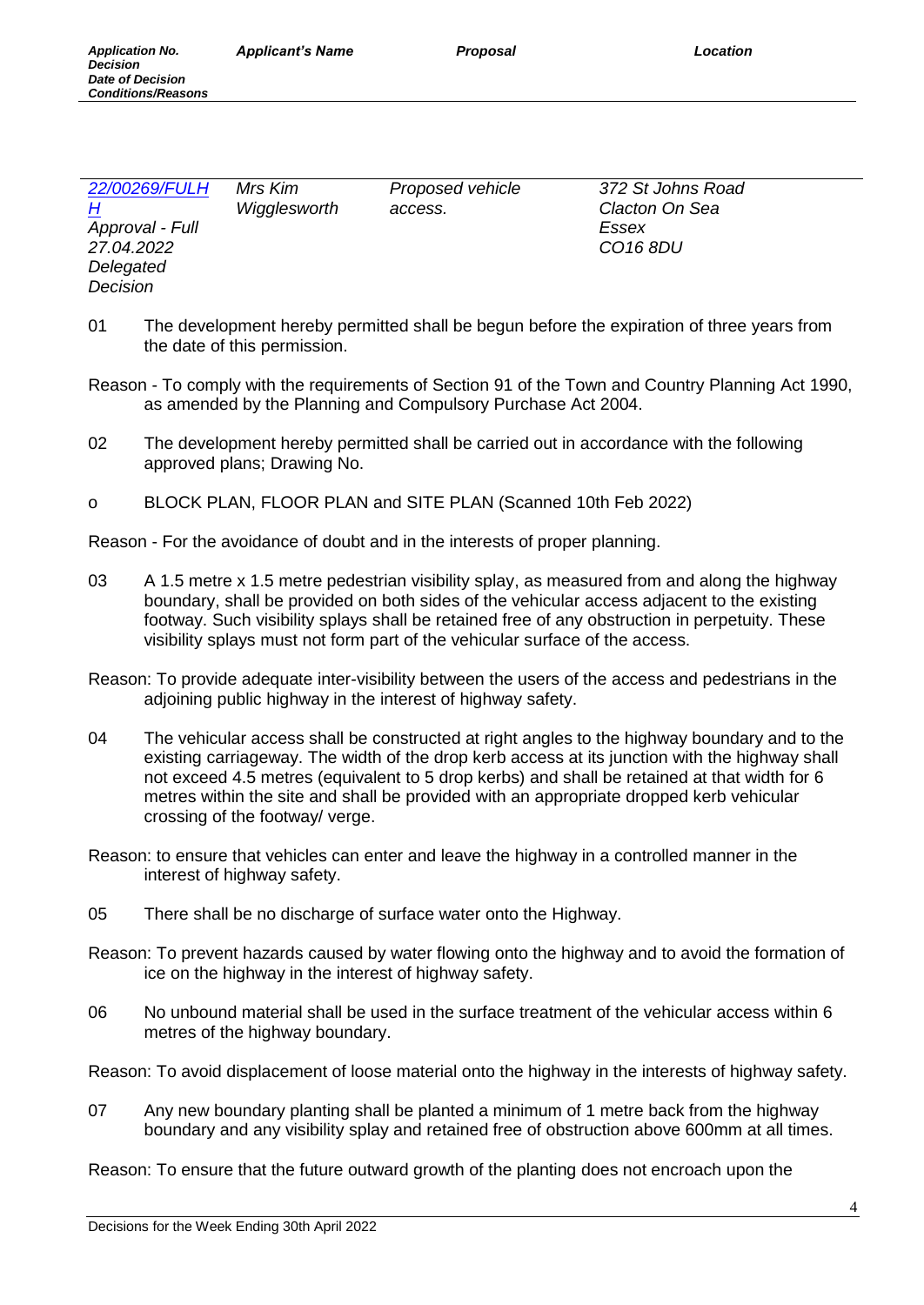highway or interfere with the passage of users of the highway, to preserve the integrity of the highway and in the interests of highway safety.

| 22/00293/FULH   | Mrs Hunt | Proposed single storey   | 6 Burgate Close |
|-----------------|----------|--------------------------|-----------------|
| <u>Н</u>        |          | side extension and front | Clacton On Sea  |
| Approval - Full |          | bay window.              | Essex           |
| 28.04.2022      |          |                          | <b>CO16 7ER</b> |
| Delegated       |          |                          |                 |
| Decision        |          |                          |                 |

- 01 The development hereby permitted shall be begun before the expiration of three years from the date of this permission.
- Reason To comply with the requirements of Section 91 of the Town and Country Planning Act 1990, as amended by the Planning and Compulsory Purchase Act 2004.
- 02 The development hereby permitted shall be carried out in accordance with the following approved plans; Drawing No.
- o P01B and P02 (Scanned 3rd March 2022)

Reason - For the avoidance of doubt and in the interests of proper planning.

| 22/00296/FULH<br><u>Н</u><br>Approval - Full<br>29.04.2022 | Mr and Mrs<br>Theobald | Proposed single storey<br>front extension to<br>existing bathroom. | 27 Frobisher Drive<br>Jaywick<br>Clacton On Sea<br>Essex |
|------------------------------------------------------------|------------------------|--------------------------------------------------------------------|----------------------------------------------------------|
|                                                            |                        |                                                                    | CO152QH                                                  |

- 01 The development hereby permitted shall be begun before the expiration of three years from the date of this permission.
- Reason To comply with the requirements of Section 91 of the Town and Country Planning Act 1990, as amended by the Planning and Compulsory Purchase Act 2004.
- 02 The development hereby permitted shall be carried out in accordance with the following approved plan; Drawing No. 27/FBJ/1

| 22/00414/FULH   | Mr and Mrs      | Proposed single storey | 18 Vicarage Gardens  |
|-----------------|-----------------|------------------------|----------------------|
| H               | <i>Phillips</i> | rear extension.        | Clacton On Sea       |
| Approval - Full |                 |                        | Essex                |
| 28.04.2022      |                 |                        | CO <sub>15</sub> 1BU |
| Delegated       |                 |                        |                      |
| Decision        |                 |                        |                      |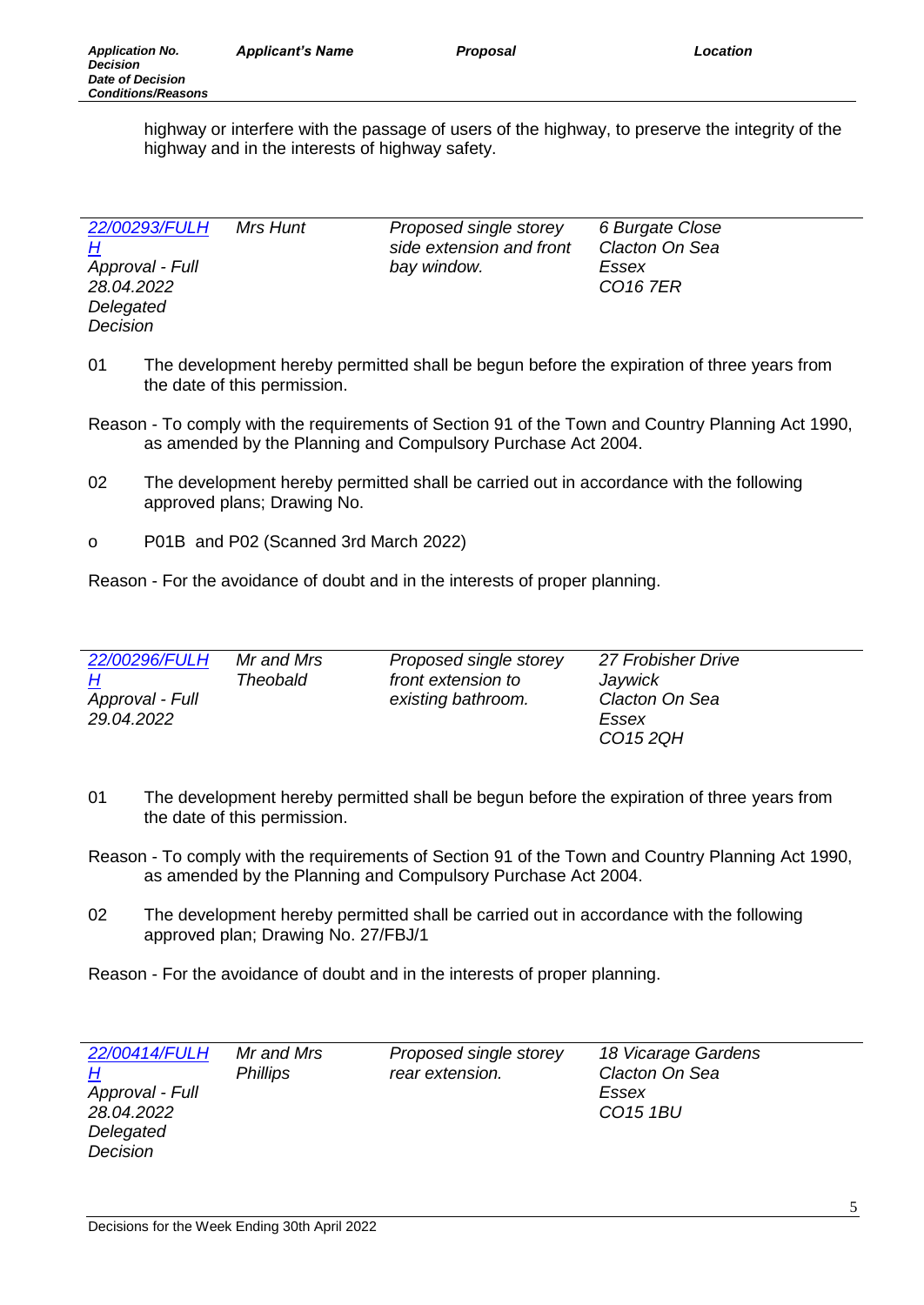- 01 The development hereby permitted shall be begun before the expiration of three years from the date of this permission.
- Reason To comply with the requirements of Section 91 of the Town and Country Planning Act 1990, as amended by the Planning and Compulsory Purchase Act 2004.
- 02 The development hereby permitted shall be carried out in accordance with the following approved plan: 01A.

| 22/00524/HHPN       | Mr Richard Izzard | Proposed removal of     | 8 Ingarfield Road    |
|---------------------|-------------------|-------------------------|----------------------|
| <u>OT</u>           |                   | existing conservatory   | Holland On Sea       |
| <b>HHPN - Prior</b> |                   | and replace with        | Clacton On Sea       |
| <b>Approval Not</b> |                   | extension. (Height: 3m, | Essex                |
| Required            |                   | Depth 5m).              | CO <sub>15</sub> 5XA |
| 28.04.2022          |                   |                         |                      |
| Delegated           |                   |                         |                      |

01 0006-A-200 0006-A-0001

*Decision*

### **Elmstead Market Parish Council**

#### *No determinations*

#### **Frating Parish Council**

| 22/00316/FULH   | Mr and Mrs | Proposed retention of     | Lanterns            |
|-----------------|------------|---------------------------|---------------------|
| H               | Taylor     | existing out building and | <b>Bromley Road</b> |
| Approval - Full |            | use as annexe ancillary   | Frating             |
| 27.04.2022      |            | to Lanterns. Proposed     | Colchester          |
| Delegated       |            | extension to annexe to    | Essex               |
| Decision        |            | form sitting area and     | CO7 7DP             |
|                 |            | retention of existing     |                     |
|                 |            | garden shed.              |                     |

- 01 The development hereby permitted shall be begun before the expiration of three years from the date of this permission.
- Reason To comply with the requirements of Section 91 of the Town and Country Planning Act 1990, as amended by the Planning and Compulsory Purchase Act 2004.
- 02 The development hereby permitted shall be carried out in accordance with the following approved plan;

Drawing No. LBR-01 Revision A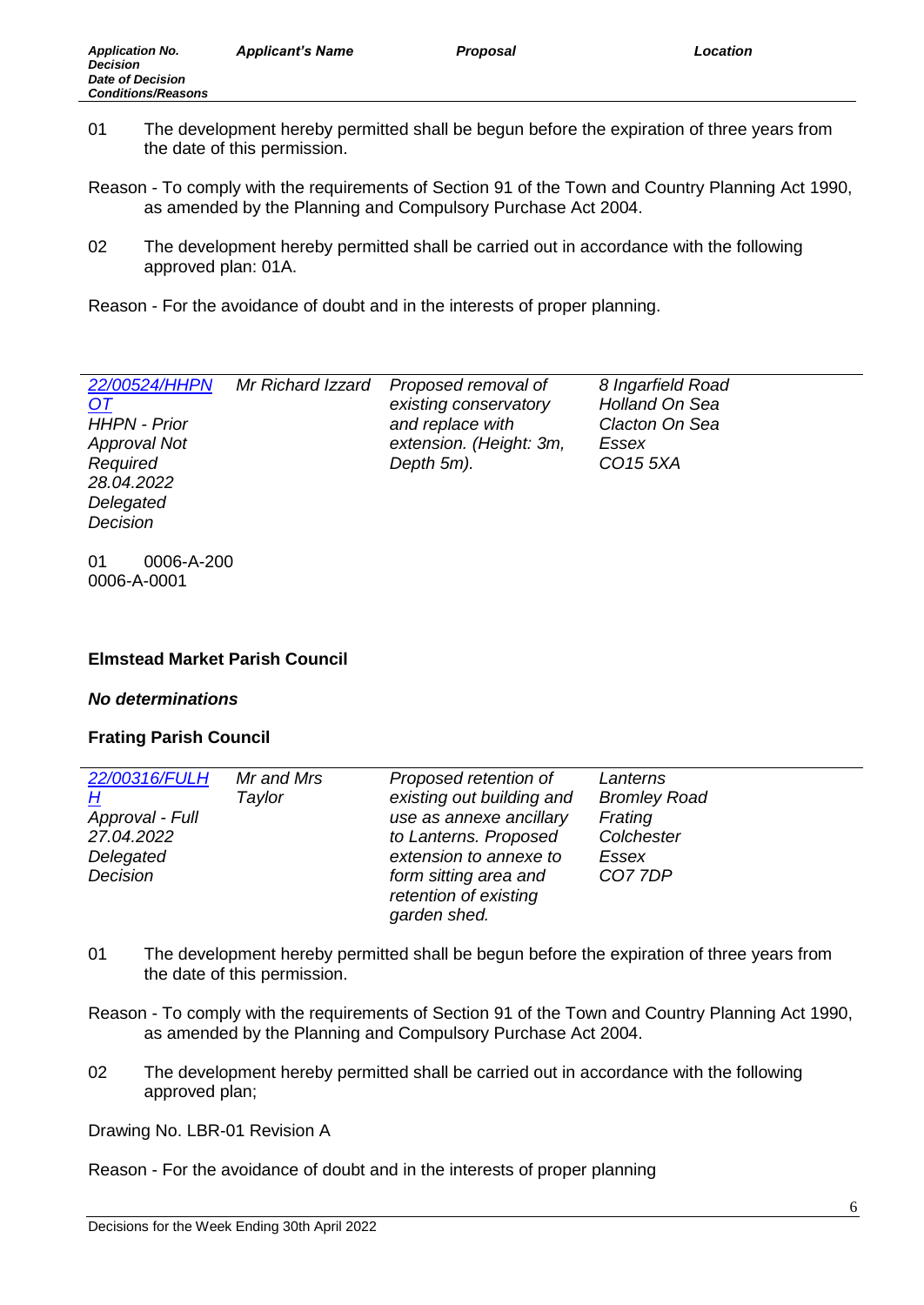03 The hereby approved annexe shall only be used ancillary to the residential use of the dwelling known as Lanterns, Bromley Road, Frating Colchester, Essex.

Reason - The application site is unsuitable for an additional independent residential unit.

#### **Frinton & Walton Town Council**

| Granted<br>29.04.2022<br>Delegated<br>Decision | 22/00079/LUPR<br>$\Omega$<br>Lawful Use<br>Certificate | Mr and Mrs M<br>Wooller | Erection of single storey<br>extension. | 169 Walton Road<br><b>Walton On The Naze</b><br>Essex<br><b>CO14 8NE</b> |
|------------------------------------------------|--------------------------------------------------------|-------------------------|-----------------------------------------|--------------------------------------------------------------------------|
|------------------------------------------------|--------------------------------------------------------|-------------------------|-----------------------------------------|--------------------------------------------------------------------------|

01 The proposed development constitutes permitted development by virtue of the provisions of Schedule 2, Part 1, Class A of The Town and Country Planning (General Permitted Development) (England) Order 2015. This definition is subject to the conditions set out therein, namely that the materials used in any exterior work shall be of a similar appearance to those used in the construction of the exterior of the existing dwellinghouse.

| 22/00119/ADV  | Mr Nikes Gami - | Proposed externally   | Unit 5A            |
|---------------|-----------------|-----------------------|--------------------|
| Approval -    | The Showroom    | illuminated aluminium | Claire Road        |
| Advertisement | Ltd             | signage.              | <b>Kirby Cross</b> |
| Consent       |                 |                       | Frinton On Sea     |
| 29.04.2022    |                 |                       | Essex              |
| Delegated     |                 |                       | CO13 0LY           |
| Decision      |                 |                       |                    |

01 All advertisement consents are subject to five standard conditions specified in Schedule 2 of the Town and Country Planning (Control of Advertisements) (England) Regulations 2007 which are as follows: -

1. No advertisement is to be displayed without the permission of the owner of the site or any other person with an interest in the site entitled to grant permission.

2. No advertisement shall be sited or displayed so as to

(a) endanger persons using any highway, railway, waterway, dock, harbour or aerodrome (civil or military);

(b) obscure, or hinder the ready interpretation of, any traffic sign, railway signal or aid to navigation by water or air; or

(c) hinder the operation of any device used for the purpose of security or surveillance or for measuring the speed of any vehicle.

3. Any advertisement displayed, and any site used for the display of advertisements, shall be maintained in a condition that does not impair the visual amenity of the site.

4. Any structure or hoarding erected or used principally for the purpose of displaying advertisements shall be maintained in a condition that does not endanger the public.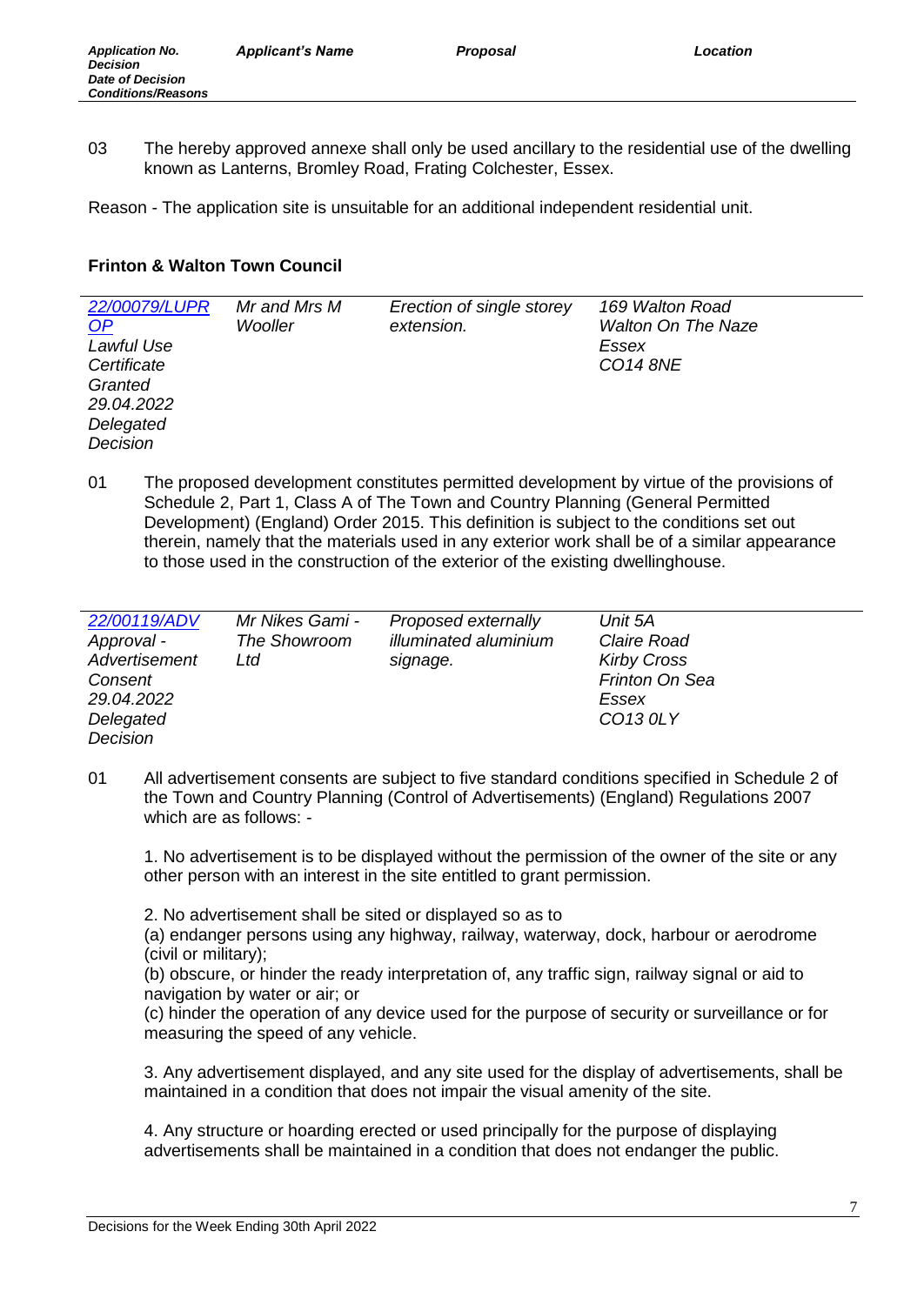5. Where an advertisement is required under these Regulations to be removed, the site shall be left in a condition that does not endanger the public or impair visual amenity.

Additionally all advertisement consents are for a fixed term of 5 years unless this period is varied on the formal decision notice.

- 02 The development hereby permitted shall be carried out in accordance with the following approved plans:
- Drawing No. P21-24-135

Reason - For the avoidance of doubt and in the interests of proper planning.

| 22/00306/LUPR<br>Mr John Wiffen<br>OP<br>Lawful Use<br>Certificate<br>Granted<br>28.04.2022 | Proposed demolition of<br>existing conservatory<br>and supporting structure<br>due to subsidence and<br>erection of new<br>conservatory. | 28 Holland Road<br>Frinton On Sea<br>Essex<br>CO13 9ES |
|---------------------------------------------------------------------------------------------|------------------------------------------------------------------------------------------------------------------------------------------|--------------------------------------------------------|
|---------------------------------------------------------------------------------------------|------------------------------------------------------------------------------------------------------------------------------------------|--------------------------------------------------------|

01 The proposed development constitutes permitted development by virtue of the provisions of Schedule 2, Part 1, Class A of the Town and Country Planning (General Permitted Development) (England) Order 2015.

| 22/00350/FULH<br><u>Н</u> | Mr Mark Holden | Proposed installation of a<br>glass veranda over the | 7 Willow Cottage<br><b>Rex Mews</b> |
|---------------------------|----------------|------------------------------------------------------|-------------------------------------|
| Approval - Full           |                | kitchen bi-fold doors in                             | <b>Fourth Avenue</b>                |
| 28.04.2022                |                | the rear enclosed garden                             | Frinton On Sea                      |
|                           |                | (south elevation)                                    | Essex                               |
|                           |                | including a retractable                              | CO13 9DH                            |
|                           |                | awning suspended                                     |                                     |
|                           |                | underneath the veranda.                              |                                     |
|                           |                | Proposal includes a                                  |                                     |
|                           |                | garden shed with pent                                |                                     |
|                           |                | roof to be installed in the                          |                                     |
|                           |                | garden in the south east                             |                                     |
|                           |                | corner.                                              |                                     |

- 01 The development hereby permitted shall be begun before the expiration of three years from the date of this permission.
- Reason To comply with the requirements of Section 91 of the Town and Country Planning Act 1990, as amended by the Planning and Compulsory Purchase Act 2004
- 02 The development hereby permitted shall be carried out in accordance with the following approved plans;

Veranda Foundation Details - Scanned 24 Feb 2022 Drawing No. 1001 - Proposed Block Plan Drawing No. PE02 - Proposed Elevaitons Drawing No. TP03 - Existing and Proposed Floor Plans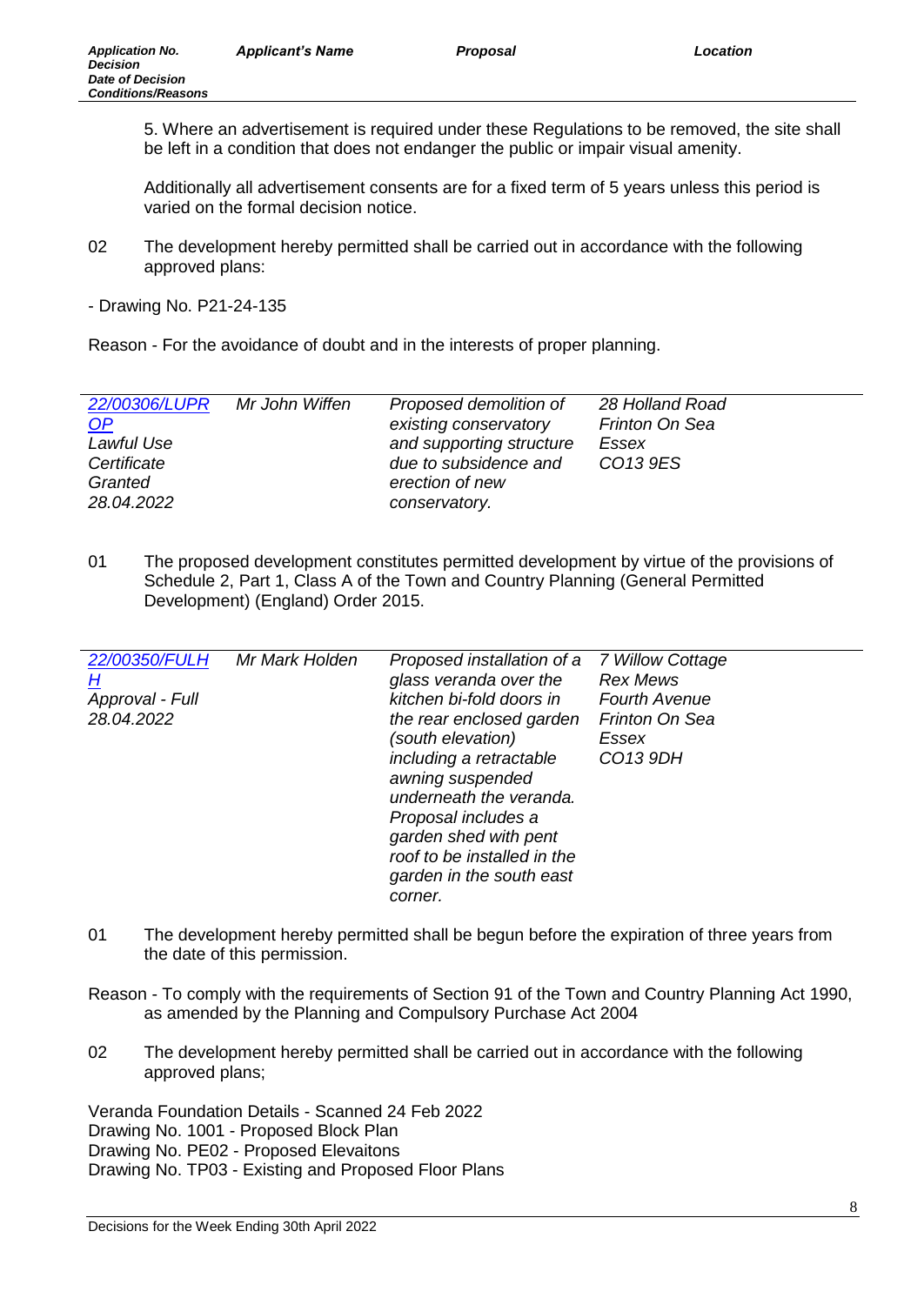| 22/00394/FULH<br>H<br>Approval - Full<br>27.04.2022<br>Delegated<br>Decision | Mr J Hooren | Proposed erection of a<br>single storey side<br>extension and porch<br>(Following demolition of<br>front porch, garage and<br>extension), single storey<br>rear extension with<br>glazed roof lanterns and<br>replacement roof over<br>existing extension<br>(Following demolition of<br>conservatory and felt<br>roof) and chimney stack<br>removal. | 23 Frinton Road<br><b>Kirby Cross</b><br>Frinton On Sea<br>Essex<br>CO13 0LD |
|------------------------------------------------------------------------------|-------------|-------------------------------------------------------------------------------------------------------------------------------------------------------------------------------------------------------------------------------------------------------------------------------------------------------------------------------------------------------|------------------------------------------------------------------------------|
|------------------------------------------------------------------------------|-------------|-------------------------------------------------------------------------------------------------------------------------------------------------------------------------------------------------------------------------------------------------------------------------------------------------------------------------------------------------------|------------------------------------------------------------------------------|

- 01 The development hereby permitted shall be begun before the expiration of three years from the date of this permission.
- Reason To comply with the requirements of Section 91 of the Town and Country Planning Act 1990, as amended by the Planning and Compulsory Purchase Act 2004.
- 02 The development hereby permitted shall be carried out in accordance with the following approved plan; Drawing No. 01 Revision B

Reason - For the avoidance of doubt and in the interests of proper planning.

| 22/00425/FULH   | Mr and Mrs  | Proposed single storey  | 102 Clays Road            |
|-----------------|-------------|-------------------------|---------------------------|
| <u>Н</u>        | Chamberlain | part rear and part side | <b>Walton On The Naze</b> |
| Approval - Full |             | extension.              | Essex                     |
| 29.04.2022      |             |                         | <b>CO14 8UB</b>           |
| Delegated       |             |                         |                           |
| Decision        |             |                         |                           |

- 01 The development hereby permitted shall be begun before the expiration of three years from the date of this permission.
- Reason To comply with the requirements of Section 91 of the Town and Country Planning Act 1990, as amended by the Planning and Compulsory Purchase Act 2004.
- 02 The development hereby permitted shall be carried out in accordance with the following approved plan: P01C.

Reason - For the avoidance of doubt and in the interests of proper planning.

## **Great Bentley Parish Council**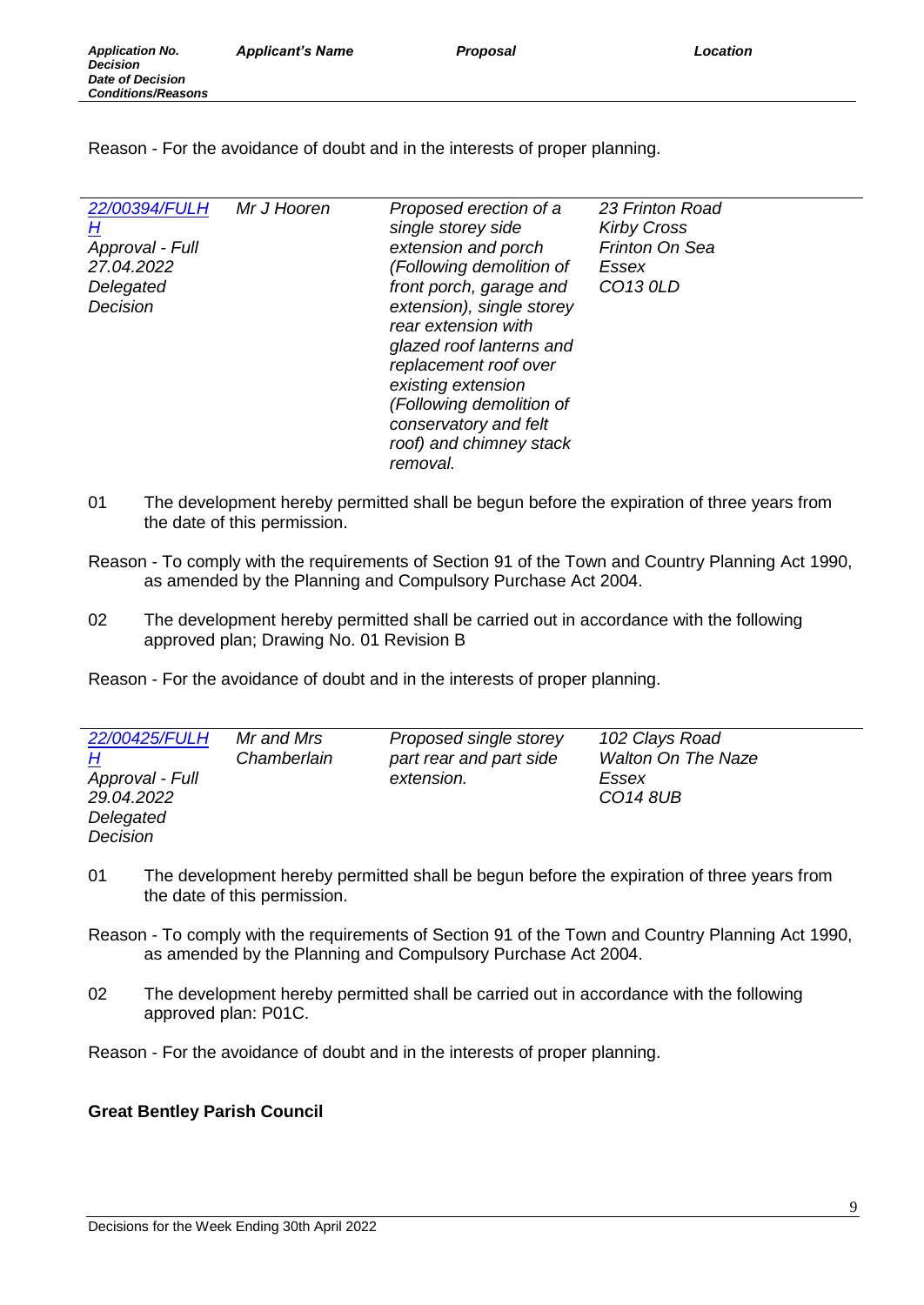*Conditions/Reasons*

| 22/00286/FUL   | Mr Caro - DF | Proposed construction of | The Moors            |
|----------------|--------------|--------------------------|----------------------|
| Refusal - Full | Homes Ltd    | three new houses, new    | The Green            |
| 29.04.2022     |              | garages and access.      | <b>Great Bentley</b> |
| Delegated      |              |                          | Colchester           |
| Decision       |              |                          | Essex                |
|                |              |                          | CO78PG               |

- 01 Paragraph 130 of the National Planning Policy Framework 2021 (NPPF) requires that developments are visually attractive as a result of good architecture, are sympathetic to local character, and establish or maintain a strong sense of place.
- Paragraph 198 states that when considering the impact of a proposed development on the significance of a designated heritage asset, great weight should be given to the asset's conservation, and Paragraph 202 confirms that where a development proposal will lead to less than substantial harm to the significance of a designated heritage asset, this harm should be weighed against the public benefits of the proposal including, where appropriate, securing its optimum viable use.
- Adopted Policy SP7 of Section 1 of the 2013-33 Local Plan seeks high standards of urban and architectural design, which responds positively to local character and context. Policies SPL3 and LP4 of Section 2 of the 2013-33 Local Plan also require, amongst other things, that developments deliver new dwellings that are designed to high standards and which, together with a well-considered site layout that relates well to its site and surroundings, create a unique sense of place. Policy LP8 (f) of the Adopted Local Plan, which states that proposals for the residential development of backland sites not be out of character with the area or set a harmful precedent for other similar forms of development.
- Adopted Policy PPL8 says that new development within a designated Conservation Area, or which affects its setting, will only be permitted where it has regard to the desirability of preserving or enhancing the special character and appearance of the area, and where a proposal will cause harm to a Conservation Area, the relevant paragraphs of the NPPF should be applied dependent on the level of harm caused.
- The application site falls within the Great Bentley Conservation Area. The surrounding area consists of a defined and linear pattern of development, with dwellings running west to east along this section of The Green, and the dwellings in this location are all large, open, detached plots. There are no other examples of dwellings located beyond this well-defined building line. Given this, the siting of the two proposed dwellings to the rear northern section of the application site would appear contrived, incongruous and out of character within this setting, and the urbanisation of the area will introduce items, lights and infrastructures typical of the urban landscape which will affect both the diurnal and nocturnal experience of the Green.
- Further, the development would appear visually harmful and would contribute to the significant erosion of the semi-rural character and general sense of openness dominating this part of the Conservation Area, and detrimental to the above local and national planning policies.
- The proposed scheme will result in less than substantial harm to the significance of Great Bentley Conservation Area. Given that the Council now has a recently Adopted Local Plan and can demonstrate a comfortable five year housing land supply, there are no public benefits that outweigh the harm identified.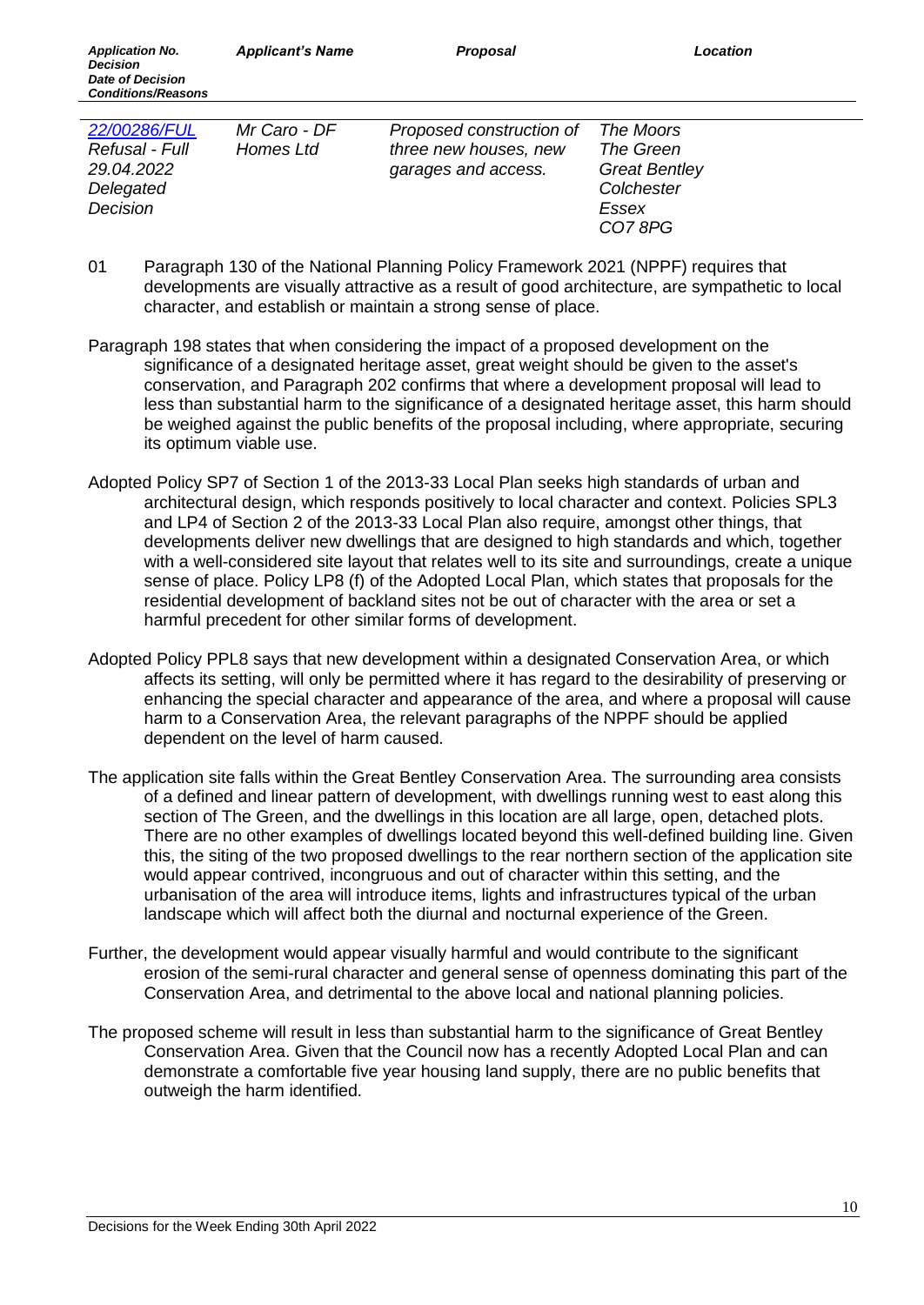| 22/00495/HHPN<br>Mr and Mrs M<br>Proposed single storey<br>3 Cedar Way<br>rear extension (5m depth<br><b>Great Bentley</b><br>Graham<br>OT<br><b>HHPN - Prior</b><br>and 3.6m height).<br>Colchester<br><b>Approval Not</b><br>Essex<br>Required<br>CO78LT<br>28.04.2022<br>Delegated<br>Decision |  |
|---------------------------------------------------------------------------------------------------------------------------------------------------------------------------------------------------------------------------------------------------------------------------------------------------|--|

01 Drawing No- 2208/3 and 2208/4

#### **Great Bromley Parish Council**

| 22/00091/FUL    | Mr Lamb -       | Proposed new building | Selecta Cars         |
|-----------------|-----------------|-----------------------|----------------------|
| Approval - Full | Selectacars Ltd | for car valeting.     | <b>Harwich Road</b>  |
| 28.04.2022      |                 |                       | <b>Great Bromley</b> |
| Delegated       |                 |                       | Colchester           |
| Decision        |                 |                       | Essex                |
|                 |                 |                       | <b>CO77JG</b>        |

- 01 The development hereby permitted shall be begun before the expiration of three years from the date of this permission.
- Reason To comply with the requirements of Section 91 of the Town and Country Planning Act 1990, as amended by the Planning and Compulsory Purchase Act 2004.
- 02 The development hereby permitted shall be carried out in accordance with the following approved plans: P01, P02
- Reason For the avoidance of doubt and in the interests of proper planning.

#### **Great Oakley Parish Council**

| 22/00227/FULH   | Ms Caroline | Proposed alterations to     | Oakfield House       |
|-----------------|-------------|-----------------------------|----------------------|
| H               | Lindsay     | include alterations to      | <b>Harwich Road</b>  |
| Approval - Full |             | front dormer and            | <b>Great Oakley</b>  |
| 28.04.2022      |             | alterations to fenestration | Harwich              |
| Delegated       |             | patterns.                   | Essex                |
| Decision        |             |                             | CO <sub>12</sub> 5JN |

- 01 The development hereby permitted shall be begun before the expiration of three years from the date of this permission.
- Reason To comply with the requirements of Section 91 of the Town and Country Planning Act 1990, as amended by the Planning and Compulsory Purchase Act 2004.
- 02 The development hereby permitted shall be carried out in accordance with the following approved plans:- 01, 002; received 26th February 2022 and 001, 004; received 3rd March 2022.
- Reason For the avoidance of doubt and in the interests of proper planning.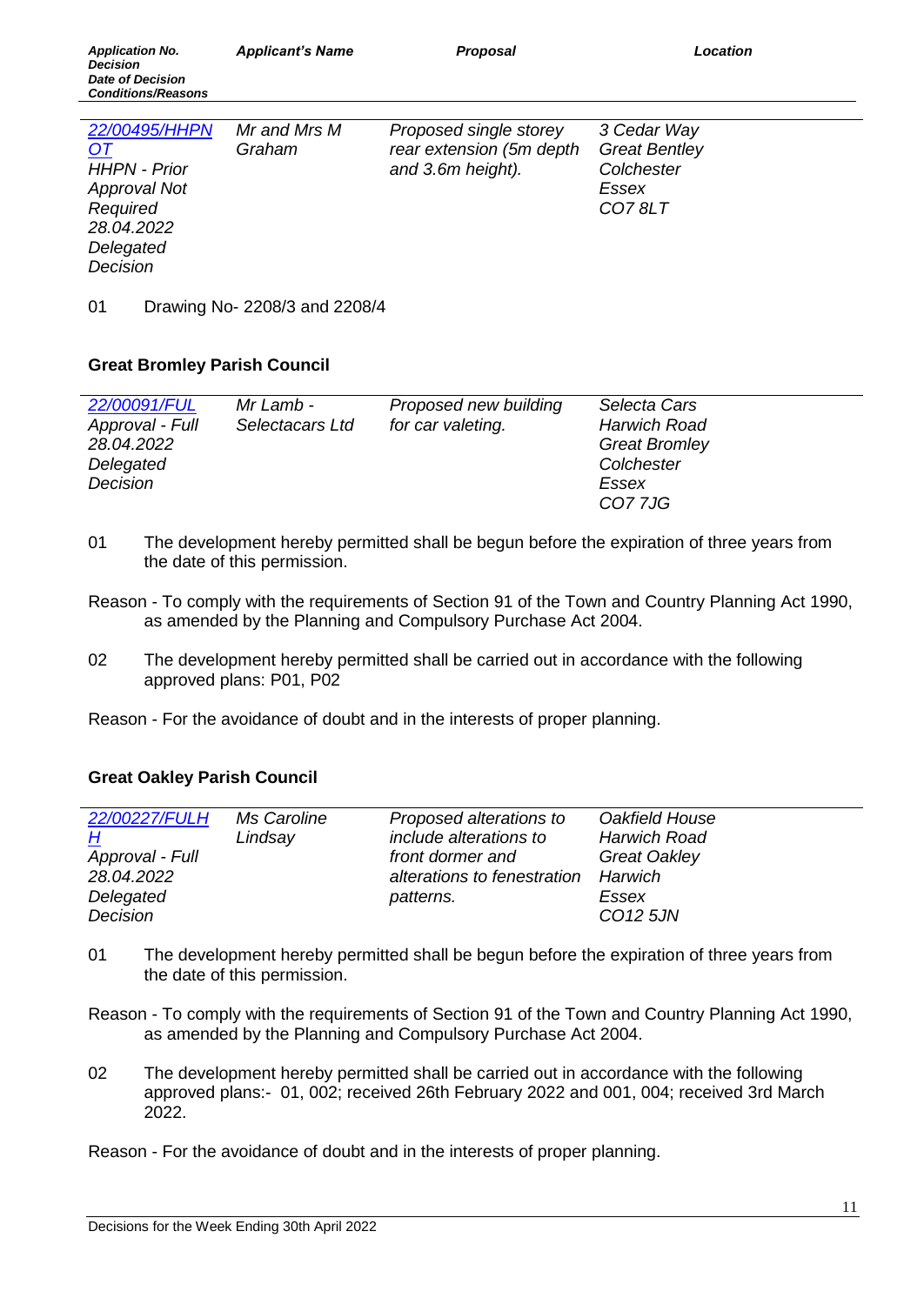| 22/00308/LUPR | Mr Gordon | Proposed single storey    | Suncroft             |
|---------------|-----------|---------------------------|----------------------|
| <u>OP</u>     | Lovelock  | rear and side extensions, | Red Barn Lane        |
| Lawful Use    |           | replacement porch and     | <b>Great Oakley</b>  |
| Certificate   |           | loft conversion including | Harwich              |
| Granted       |           | rear dormer.              | Essex                |
| 27.04.2022    |           |                           | CO <sub>12</sub> 5BE |
| Delegated     |           |                           |                      |

*Decision*

00 1 The proposed development constitutes permitted development by virtue of the provisions of Schedule 2, Part 1, Classes A, B, C and D of The Town and Country Planning (General Permitted Development) (England) Order 2015. This definition is subject to the conditions set out therein, namely that the materials used in any exterior work shall be of a similar appearance to those used in the construction of the exterior of the existing dwellinghouse.

## **Harwich Town Council**

| 22/00259/FULH   | Mr and Mrs Bould Proposed annex to rear | 75 The Vineway |
|-----------------|-----------------------------------------|----------------|
| <u>H</u>        | garden.                                 | Dovercourt     |
| Approval - Full |                                         | Harwich        |
| 27.04.2022      |                                         | Essex          |
| Delegated       |                                         | CO12 4BQ       |
| Decision        |                                         |                |

- 01 The development hereby permitted shall be begun before the expiration of three years from the date of this permission.
- Reason To comply with the requirements of Section 91 of the Town and Country Planning Act 1990, as amended by the Planning and Compulsory Purchase Act 2004.
- 02 The development hereby permitted shall be carried out in accordance with the following approved plan:- P01B; received 2nd March 2022.

| 22/00540/TPO<br>Mr P Green<br>Approval - Full<br>28.04.2022<br>Delegated<br>Decision | 1 No. Lime - cut back as<br>its overhanging onto<br>adjoining property's and<br>above public footpath. | 45 St Denis Close<br>Dovercourt<br>Harwich<br>Essex<br>CO12 3SX |
|--------------------------------------------------------------------------------------|--------------------------------------------------------------------------------------------------------|-----------------------------------------------------------------|
|--------------------------------------------------------------------------------------|--------------------------------------------------------------------------------------------------------|-----------------------------------------------------------------|

- 01 The work should be undertaken before the expiration of 2 years from the date of this permission.
- 02 All work authorised by this consent shall be undertaken in a manner consistent with British Standard 3998 (2010) :-Tree Work - Recommendations or with any similar replacement standard.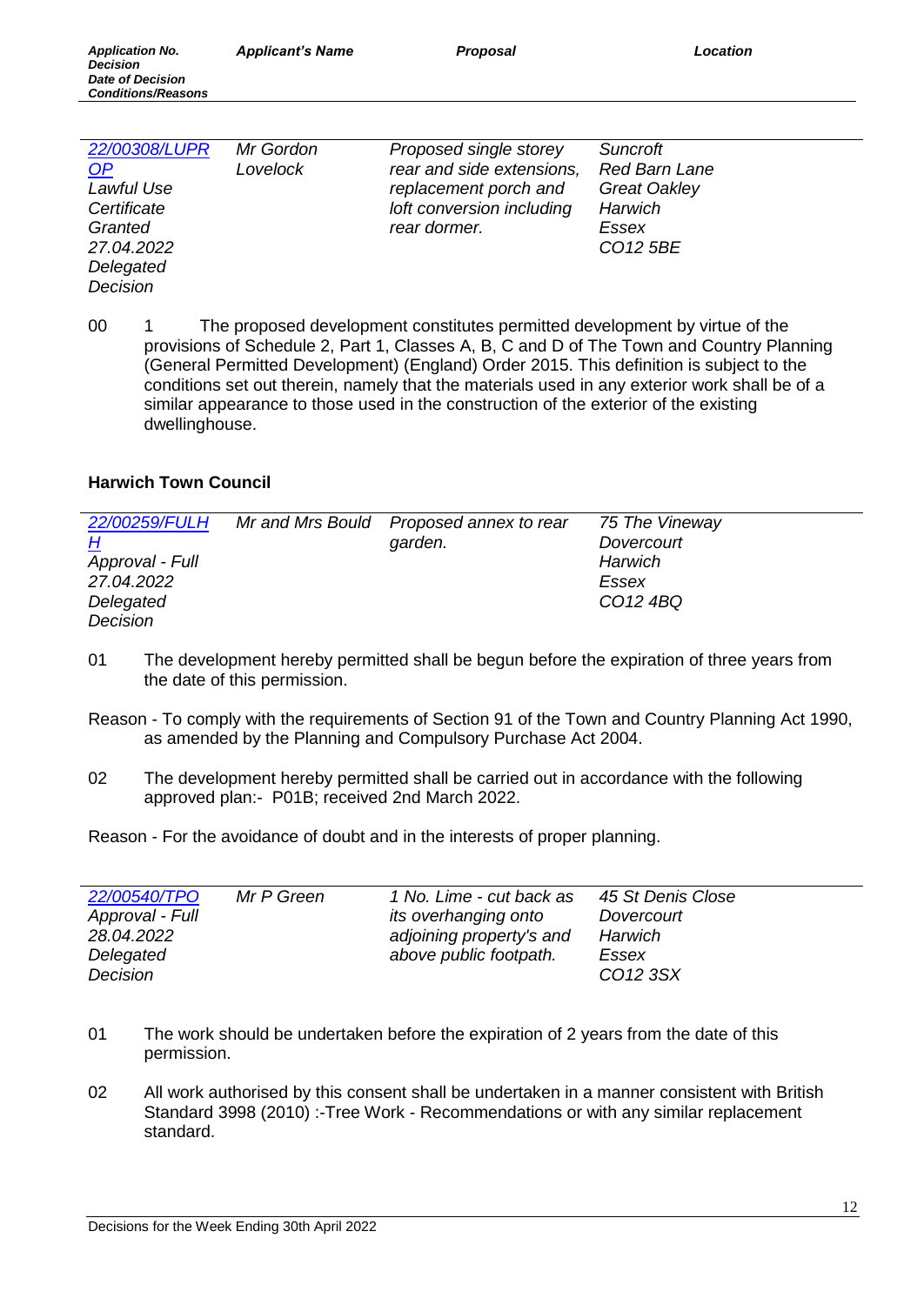*Application No.*

### **Lawford Parish Council**

| 22/00309/FULH   | Mr and Mrs    | Proposed two storey side 118 Long Road |             |
|-----------------|---------------|----------------------------------------|-------------|
| H               | Gareth and    | and rear extension and                 | Lawford     |
| Approval - Full | Jessica Jones | single storey rear                     | Manningtree |
| 28.04.2022      |               | extension for private use.             | Essex       |
|                 |               |                                        | CO11 2HS    |

- 01 The development hereby permitted shall be begun before the expiration of three years from the date of this permission.
- Reason To comply with the requirements of Section 91 of the Town and Country Planning Act 1990, as amended by the Planning and Compulsory Purchase Act 2004.
- 02 The development hereby permitted shall be carried out in accordance with the following approved plans;

Drawing No. 66-2021-03P Drawing No. 66-2021-04P Drawing No. 66-2021-05P

Reason - For the avoidance of doubt and in the interests of proper planning.

03 Notwithstanding the provisions of Article 3, Schedule 2, Part 1 of the Town and Country Planning (General Permitted Development) Order 2015 (or any Order revoking and reenacting that Order with or without modification), the window to the first floor side elevation serving bedroom 4 shall be no lower than 1.7 metres above the finished floor level before the development hereby permitted is first occupied and shall thereafter be permanently retained in this approved form.

Reason - To protect the privacy and amenities of the occupiers of the adjacent property.

| 22/00401/FULH<br><u>Н</u><br>Approval - Full | Mr and Mrs Pates Proposed single storey<br>rear extension. | 15 Lawford Place<br>Lawford<br>Manningtree |
|----------------------------------------------|------------------------------------------------------------|--------------------------------------------|
| 28.04.2022                                   |                                                            | Essex                                      |
|                                              |                                                            | CO11 2PT                                   |

- 01 The development hereby permitted shall be begun before the expiration of three years from the date of this permission.
- Reason To comply with the requirements of Section 91 of the Town and Country Planning Act 1990, as amended by the Planning and Compulsory Purchase Act 2004.
- 02 The development hereby permitted shall be carried out in accordance with the following approved plans;

Drawing No. P01 Drawing No. P02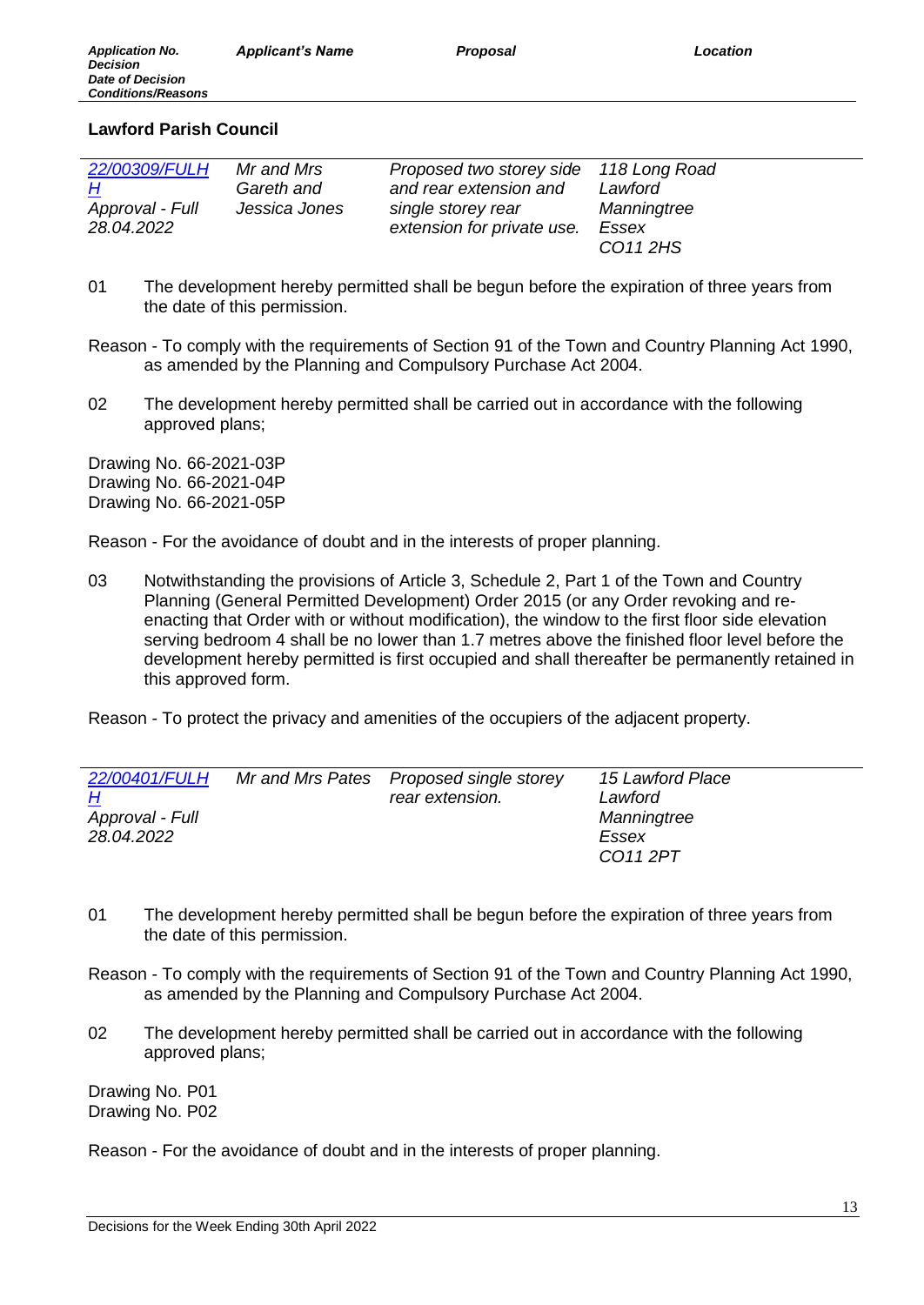### **Little Bentley Parish Council**

*No determinations*

**Little Bromley Parish Council** 

*No determinations*

**Little Clacton Parish Council** 

| 22/00384/FUL<br>Approval - Full<br>25.04.2022<br>Delegated<br>Decision | Mrs Anne Deane | Proposed ground floor<br>rear and side extension. | 23 Hazelwood Crescent<br>Little Clacton<br>Clacton On Sea<br>Essex<br>CO <sub>16</sub> 9PB |
|------------------------------------------------------------------------|----------------|---------------------------------------------------|--------------------------------------------------------------------------------------------|
|                                                                        |                |                                                   |                                                                                            |

- 01 The development hereby permitted shall be begun before the expiration of three years from the date of this permission.
- Reason To comply with the requirements of Section 91 of the Town and Country Planning Act 1990, as amended by the Planning and Compulsory Purchase Act 2004.
- 02 The development hereby permitted shall be carried out in accordance with the following approved plan:

LC-02 LC-03 LC-05

Reason - For the avoidance of doubt and in the interests of proper planning.

**Little Oakley Parish Council** 

*No determinations*

**Manningtree Town Council** 

*No determinations*

**Mistley Parish Council** 

*No determinations*

**Ramsey & Parkeston Parish Council**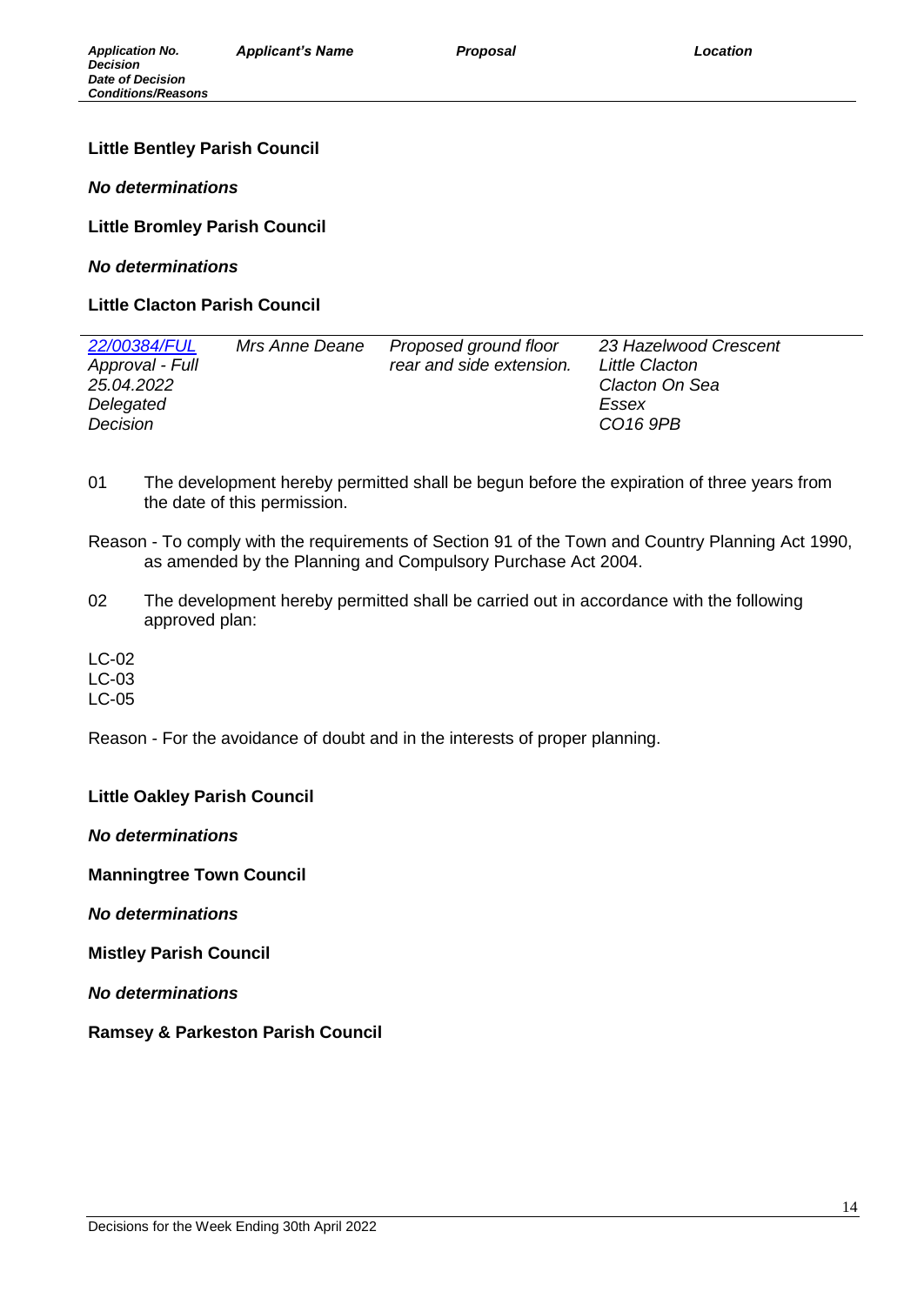| 21/00549/FUL   | Mr and Mrs            | Proposed change of use | Paddock adjacent to  |  | <b>Bridge</b> |
|----------------|-----------------------|------------------------|----------------------|--|---------------|
| Refusal - Full | <b>Charles Norgan</b> | of vacant stable       | Cottage              |  |               |
| 27.04.2022     |                       | accommodation and      | Main Road            |  |               |
| Delegated      |                       | tractor store into a   | Ramsey               |  |               |
| Decision       |                       | bungalow.              | <b>Harwich</b>       |  |               |
|                |                       |                        | Essex                |  |               |
|                |                       |                        | CO <sub>12</sub> 5EY |  |               |

- 01 Planning law requires that decisions on planning applications must be taken in accordance with the development plan unless there are material considerations that indicate otherwise (Section 70(2) of the 1990 Town and Country Planning Act and Section 38(6) of the Planning and Compulsory Purchase Act 2004). The 'development plan' for Tendring comprises, the Tendring District Local Plan 2013-2033 and Beyond Section 1 adopted in January 2021 and the Tendring District Local Plan 2013-2033 and Beyond Section 2 adopted in January 2022.
- The adoption of the Local Plan confirms that the Councils 'objectively assessed housing need' of 550 dwellings per annum has been found to be 'sound' and there is no housing land supply shortfall; the Council is currently able to report a surplus of housing land supply well in excess of the 5 year requirement. This is particularly relevant in the consideration of proposals for additional dwellings that fall outside of identified settlement development boundaries as in this case.
- Policy SP3 (Spatial Strategy for North Essex) of adopted Section 1 of the Tendring District Local Plan 2013-2033 and Beyond states, amongst other things, that future growth will be planned to ensure existing settlements maintain their distinctive character and role, to avoid coalescence between them and to conserve their setting. New housing development should be focused towards the larger urban areas and to within settlement development boundaries. This is consistent with the Framework's objectives for achieving sustainable development through a plan-led approach that focuses development to locations which are or can be made sustainable.
- The application site is located outside of the settlement development boundary for Ramsey in the Tendring District Local Plan 2013-2033 and Beyond Section 2. Ramsey is categorised as a Smaller Rural Settlement as defined in Policy SPL1 of the Tendring District Local Plan 2013- 2033 and Beyond Section 2. It is considered that these smaller rural settlements are the least sustainable and the proposed development would extend beyond the area planned to provide growth for this settlement.
- Due to the location of the application site, outside of the settlement development boundary in the Tendring District Local Plan 2013-2033 and Beyond Section 2, and having regard to the spatial strategy and place shaping principles set out in the adopted Local Plan 2013-2033 Section 1 Policy SP3 and Policy SP7 this would not be an appropriate site for the proposed dwelling.
- The proposal fails to comply with the statutory plan-led approach to the location of future housing and conflicts with the Council's strategic approach to housing delivery.
- 02 Paragraph 126 of the National Planning Policy Framework states that the creation of high quality, beautiful and sustainable buildings and places is fundamental to what the planning and development process should achieve. Good design is a key aspect of sustainable development, creates better places in which to live and work and helps make development acceptable to communities.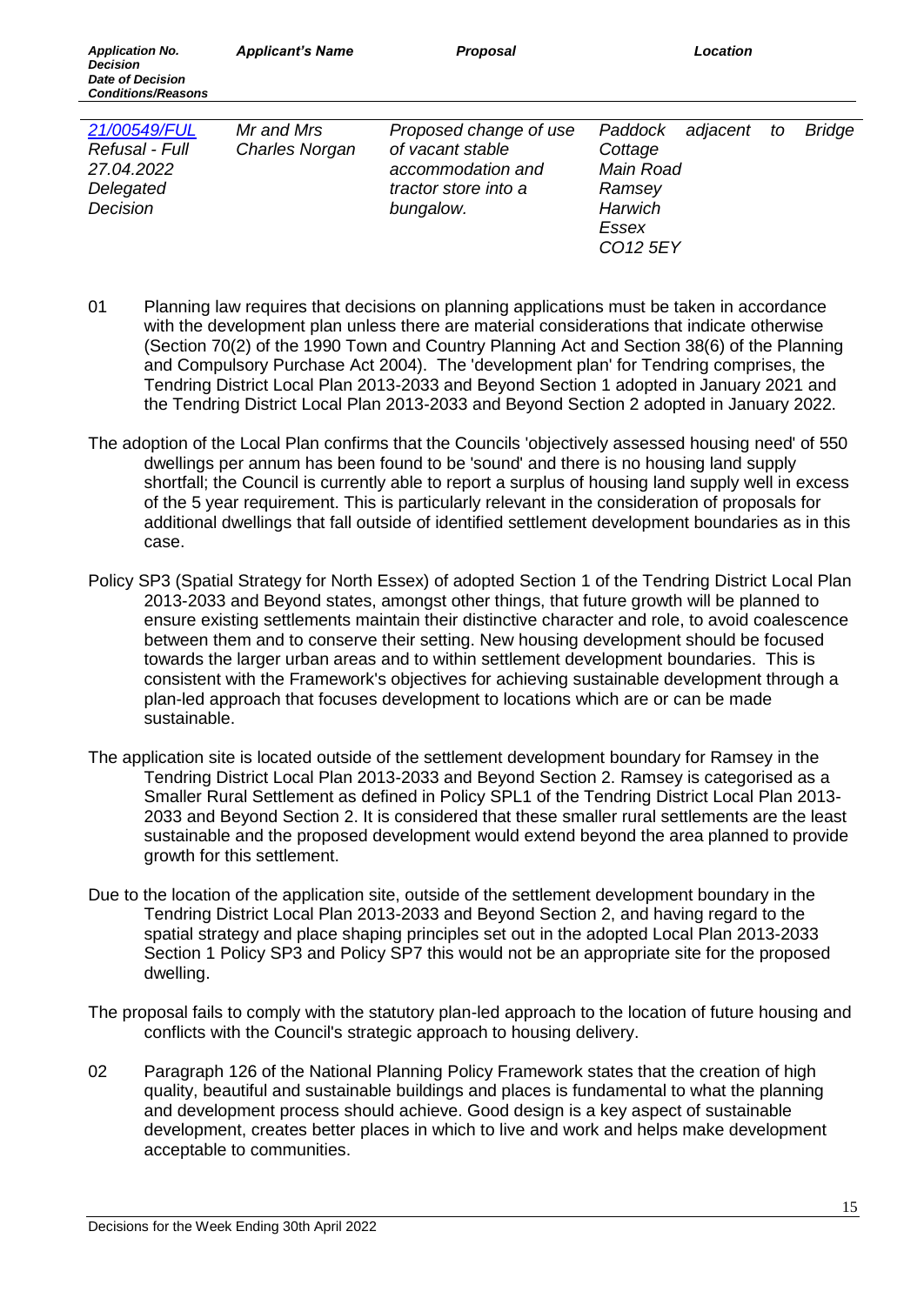- Section 1 Policy SP7 of the Tendring District Local Plan 2013-2033 and Beyond states that all new development should respond positively to local character and context to preserve and enhance the quality of existing places and their environs. Section 2 Policy SPL3 of the Tendring District Local Plan 2013-2033 and Beyond seeks to provide new development which is well designed and maintains or enhances local character and distinctiveness. The development should relate well to its site and surroundings particularly in relation to its siting, and should respect or enhance local landscape character, views, open spaces and other locally important features.
- Section 2 Policy SPL3 and Policy PPL3 of the Tendring District Local Plan 2013-2033 and Beyond seeks to ensure that development is appropriate in its locality and does not harm the appearance of the landscape. Outside development boundaries, the Local Plan seeks to conserve and enhance the countryside for its own sake.
- The Local Planning Authority has a statutory duty to preserve or enhance the character and appearance of Frinton and Walton Conservation Area under Section 72 of the Planning (Listed Buildings and Conservation Areas) Act 1990.
- Paragraph 202 of the National Planning Policy Framework states that where a development proposal will lead to less than substantial harm to the significance of a designated heritage asset, this harm should be weighed against the public benefits of the proposal.
- Section 2 Policy PPL8 of the Tendring District Local Plan 2013-2033 and Beyond seeks to ensure that any new development within a designated Conservation Area, or which affects its setting, will only be permitted where it has regard to the desirability of preserving or enhancing the special character and appearance of the area, especially in terms of: any important views into, out of, or within the Conservation Area.
- The existing stable block and paddock, visible from the A120 trunk road is a common feature along this road towards Harwich where the openness on either sides of the road is retained albeit for natural boundary treatments such as hedging and trees. When entering Main Road from the A120, the first dwellings are just past the brick bridge where the brick bridge creates an entrance to the village. The stable block is outside of the settlement boundary and visibly outside of the village confines. A dwelling in this location would bring with it residential paraphernalia as well as hardstanding for a driveway to and parking for the proposed dwelling which is approximately 110 metres from Main Road. The Conservation Area lies predominantly west abutting the application site, with views from the A120, Main Road and within the village itself given the sloping topography.
- The presence of some existing landscaping on the southern boundary would not sufficiently shield the development from external views and any new landscaping would take some time to mature and cannot be relied upon to become permanent.
- The proposal would erode the open and rural character of the application site and harm the views into the Conservation Area thereby failing to respond to the prevailing character of the area in conflict with the development plan policies.
- 03 Paragraph 110b of the National Planning Policy Framework seeks that applications for development ensure safe and suitable access to the site can be achieved for all users. Paragraph 112c of the NPPF states that applications for development should create places that are safe, secure and attractive - which minimise the scope for conflicts between pedestrians, cyclists and vehicles...and respond to local character and design standards.
- Section 2 Policy SPL3 Part B of the Tendring District Local Plan 2013-2033 and Beyond states that new development (including changes of use) must meet practical requirements and access to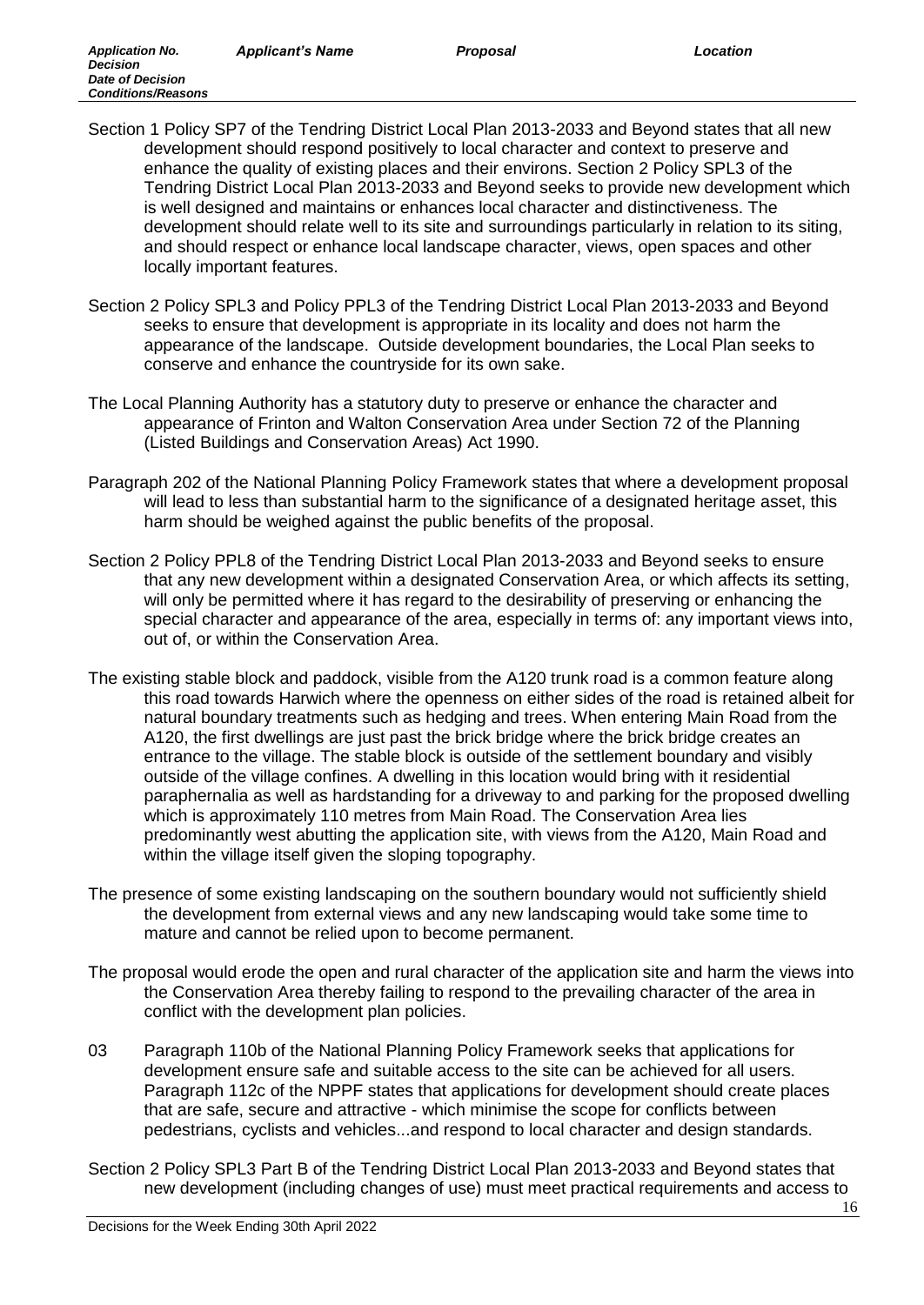the site is practicable and the highway network will, following any required mitigation, be able to safely accommodate the additional traffic the proposal will generate and not lead to severe traffic impact.

- The proposal would intensify the use of an existing access onto Main Road (main distributor) very close to the Strategic Road Network junction (A120/B1352) where visibility, from the proposed site access and forward visibility along Main Road towards the A120, is not in accordance with current safety standards. The access is situated in an unacceptable arrangement close to the A120/B1352 junction such that vehicle manoeuvres on and off the hardened area are unexpected in relation to other road users. In particular, vehicles exiting the A120 roundabout and entering the B1352 (Main Road), the vehicles could either enter the proposed development site as well as continuing forward along Main Road, as a result a back-shunt type collision could occur resulting in an unacceptable degree of conflict, risk, and hazard to all highway users to the detriment of highway safety.
- The proposal would introduce additional slowing and turning movements where they are currently not expected, likely leading to increased conflict with the passage of through vehicles and risk of collisions for both emerging and approaching vehicles and increased hazard to other highway users to the detriment of highway safety.
- The main function of this highway is that of carrying traffic freely and safely between centres of population. The intensification of conflict and interference which this proposal would engender would lead to a deterioration in the efficiency of the through road as a traffic carrier to the detriment of highway safety.
- The necessary safety risk assessments have not been provided and therefore the Local Planning Authority is unable to say with confidence that the proposal will not have an adverse impact on highway safety and would therefore be contrary to Section 2 Policy SPL3 of the Tendring District Local Plan 2013-2033 and Beyond and the National Planning Policy Framework.
- 04 Paragraph 167 of the NPPF states when determining any planning applications, local planning authorities should ensure that flood risk is not increased elsewhere. Where appropriate, applications should be supported by a site-specific flood-risk assessment. Development should only be allowed in areas at risk of flooding where, in the light of this assessment (and the sequential and exception tests, as applicable) it can be demonstrated that: c) it incorporates sustainable drainage systems, unless there is clear evidence that this would be inappropriate; d) any residual risk can be safely managed; and e) safe access and escape routes are included where appropriate, as part of an agreed emergency plan.
- Section 2 Policy PPL1 of the Tendring District Local Plan 2013-2033 and Beyond states that development proposals must be accompanied by a Flood Risk Assessment. Where development is classified as "more vulnerable" as in this case the Flood Risk Assessment (FRA) should demonstrate that there will be no internal flooding in the event of a "design event flood". The FRA should demonstrate that in the event of a breach or failure of flood defence infrastructure, refuge will be available above flood levels and that a means of escape is possible from first floor level.

The application site lies within the fluvial Flood Zone 3b, the functional floodplain.

- The proposed residential development is classified as 'more vulnerable'. Table 3 of the Planning Practice Guidance makes clear that this type of development is not compatible with Flood Zone 3b and should not therefore be permitted.
- The proposed development therefore falls into a flood risk vulnerability category that is inappropriate to the flood zone in which the site is located. The submitted FRA also fails to provide information in relation to paragraph 167 c), d) and e) of the NPPF.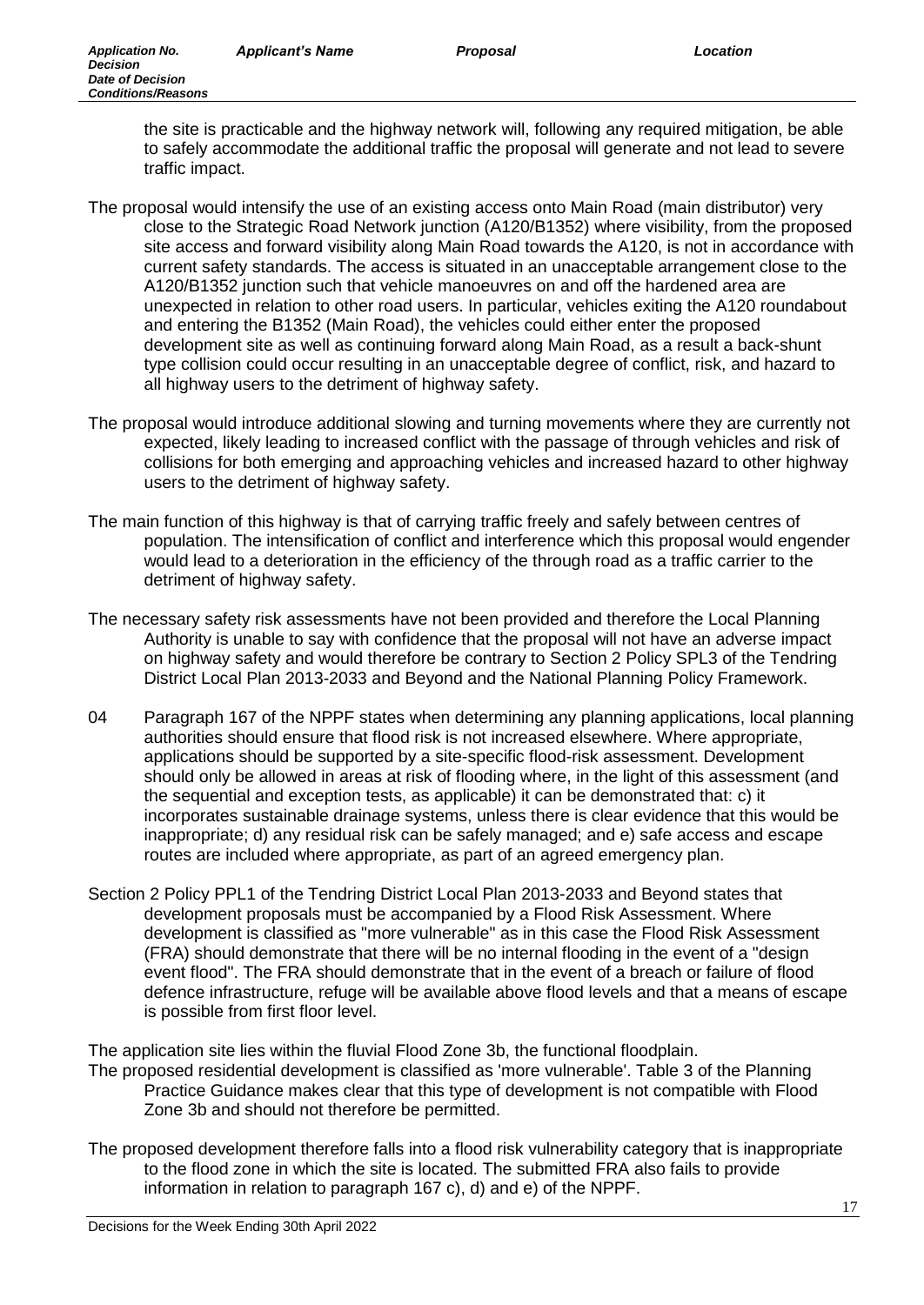- The proposed development is therefore contrary to Section 2 Policy PPL1 of the Tendring District Local Plan 2013-2033 and Beyond, the National Planning Policy Framework and Planning Practice Guidance.
- 05 Under the Habitats Regulations, a development which is likely to have a significant effect or an adverse effect (alone or in combination) on a European designated site must provide mitigation or otherwise must satisfy the tests of demonstrating 'no alternatives' and 'reasons of overriding public interest'. There is no precedent for a residential development meeting those tests, which means that all residential development must provide mitigation.
- The application scheme constitutes a new dwelling on a site that lies within the Zone of Influence (ZoI) being approximately 1300 metres from Stour and Orwell Estuaries SPA and RAMSAR. New housing development within the ZoI would be likely to increase the number of recreational visitors to the Stour and Orwell Estuaries and in combination with other developments it is likely that the proposal would have significant effects on the designated site. Mitigation measures must therefore be secured prior to occupation.
- A proportionate financial contribution has not been secured in accordance with the adopted Essex Coast Recreational disturbance Avoidance and Mitigation Strategy (RAMS) requirements. As submitted, there is no certainty that the development would not adversely affect the integrity of Habitats sites.
- The proposal is therefore considered to be contrary to Policy PPL4 of the Tendring District Local Plan 2013-2033 and Beyond Section 2 and Regulation 63 of the Conservation of Habitat and Species Regulations 2017.

# **St Osyth Parish Council**

| 22/00411/FULH   | Mr Glen Hepburn | Proposed part single, | 63 St Clairs Road |  |
|-----------------|-----------------|-----------------------|-------------------|--|
| <u>Н</u>        |                 | part two storey rear  | St Osyth          |  |
| Approval - Full |                 | extension to replace  | Clacton On Sea    |  |
| 29.04.2022      |                 | existing kitchen and  | Essex             |  |
| Delegated       |                 | bathroom.             | CO168QJ           |  |
| Decision        |                 |                       |                   |  |

- 01 The development hereby permitted shall be begun before the expiration of three years from the date of this permission.
- Reason To comply with the requirements of Section 91 of the Town and Country Planning Act 1990, as amended by the Planning and Compulsory Purchase Act 2004.
- 02 The development hereby permitted shall be carried out in accordance with the following approved plans; Drawing No.
- o GH-PP-01 (Received 7th March 2022)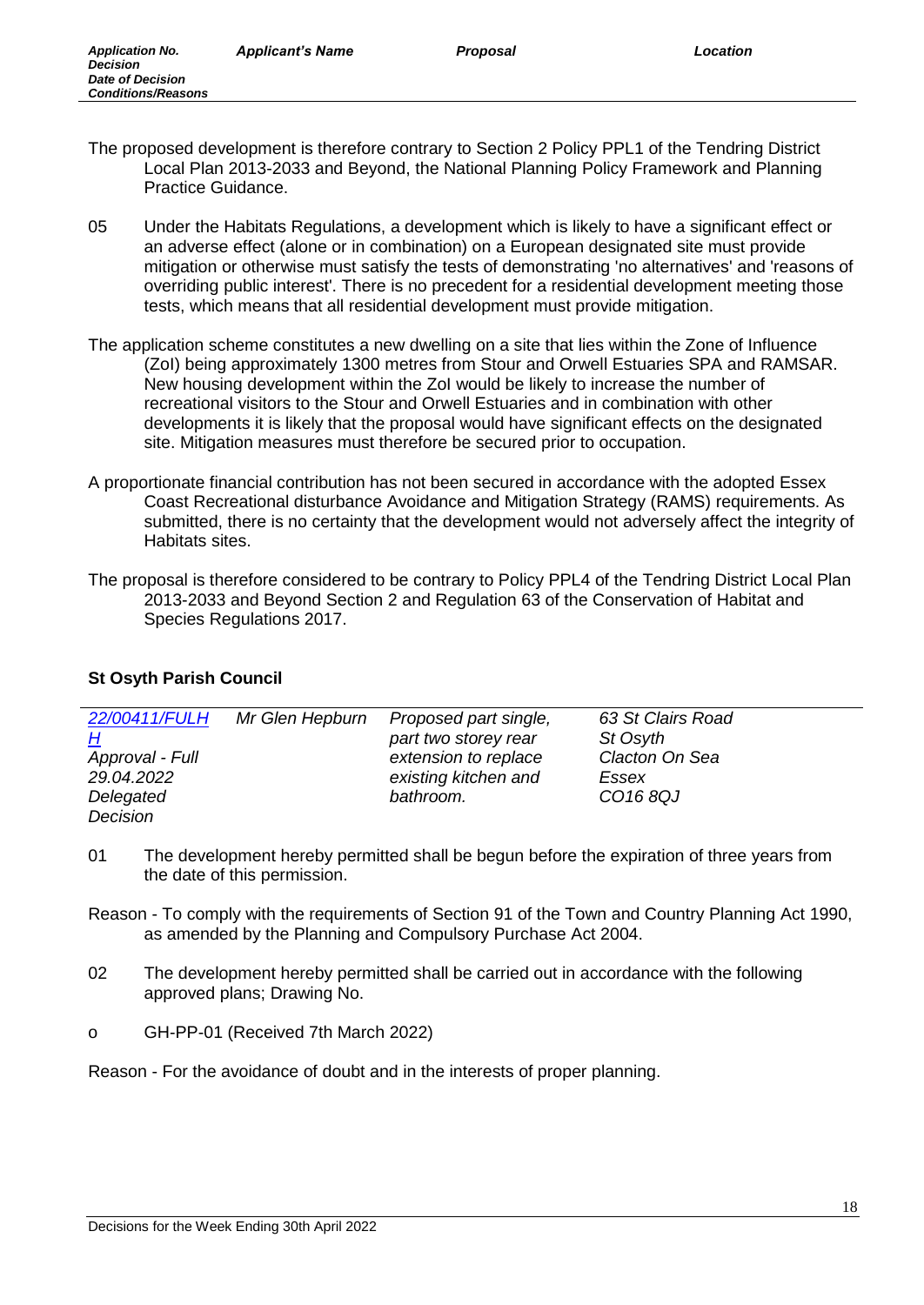# **Tendring Parish Council**

| 22/00565/TCA    | Mr William | 1 No. Monterrey Pine - | New Hall             |
|-----------------|------------|------------------------|----------------------|
| Approval - Full | Shephard   | fell.                  | <b>The Street</b>    |
| 26.04.2022      |            |                        | <b>Tendring</b>      |
| Delegated       |            |                        | Clacton On Sea       |
| Decision        |            |                        | Essex                |
|                 |            |                        | CO <sub>16</sub> 0BL |
|                 |            |                        |                      |

## **Thorpe-le-Soken Parish Council**

| 22/00383/LUPR  | Mr Peter              | Proposed conversion to   | 7b, 6, 6a, And 5          |
|----------------|-----------------------|--------------------------|---------------------------|
| $\Omega$       | <b>Thompson Bates</b> | residential use in       | <b>Rice Bridge Estate</b> |
| Lawful         |                       | accordance with PD right | <b>Station Road</b>       |
| Use/developmen |                       | class PA.                | <b>Thorpe Le Soken</b>    |
| t Refused      |                       |                          | Clacton On Sea            |
| 27.04.2022     |                       |                          | Essex                     |
| Delegated      |                       |                          | CO <sub>16</sub> OHH      |
| Decision       |                       |                          |                           |

01 The proposal fails to comply with section PA.1 (c) of Schedule 2, Part 3, Class PA of the Town and Country Planning (General Permitted Development) (England) Order 2015 (as amended) and the application for a Certificate of Lawfulness of Proposed Use or Development is refused..

| 22/00415/FULH<br><u>Н</u><br>Approval - Full<br>29.04.2022 | Mrs Teresa<br>Manning | Proposed first floor side<br>extension. | 8 The Spennells<br><b>Thorpe Le Soken</b><br>Clacton On Sea<br>Essex<br>CO <sub>16</sub> ONR |
|------------------------------------------------------------|-----------------------|-----------------------------------------|----------------------------------------------------------------------------------------------|
|                                                            |                       |                                         |                                                                                              |

- 01 The development hereby permitted shall be begun before the expiration of three years from the date of this permission.
- Reason To comply with the requirements of Section 91 of the Town and Country Planning Act 1990, as amended by the Planning and Compulsory Purchase Act 2004.
- 02 The development hereby permitted shall be carried out in accordance with the following approved plan; Drawing No. 01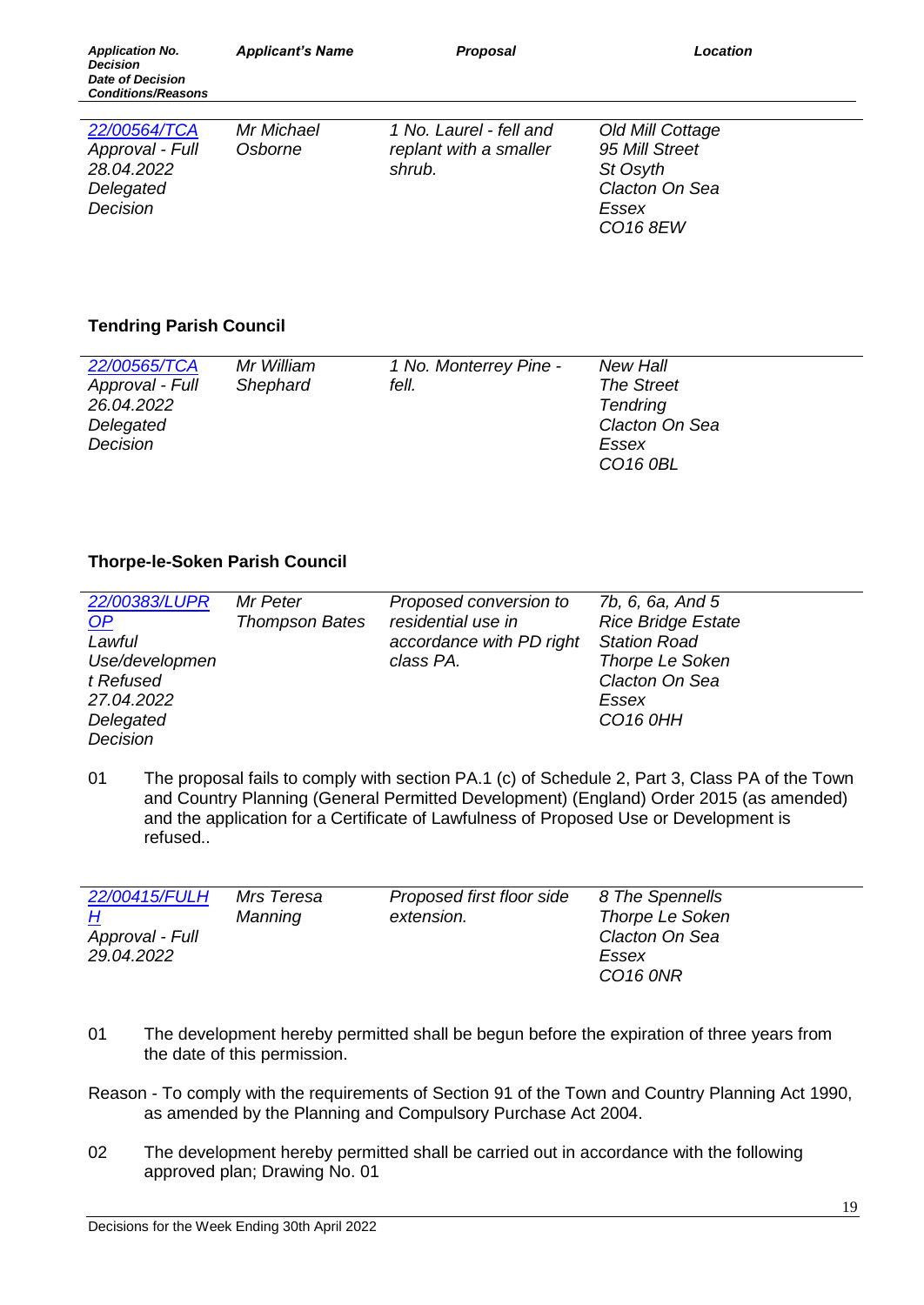# **Thorrington Parish Council**

| 22/00274/FUL    | Mr Gould | Proposed change of use | The Coach House           |
|-----------------|----------|------------------------|---------------------------|
| Approval - Full |          | of existing gym and    | <b>Brightlingsea Road</b> |
| 27.04.2022      |          | workshop/hobby room to | <b>Thorrington</b>        |
| Delegated       |          | be used as additional  | Colchester                |
| Decision        |          | living space with      | Essex                     |
|                 |          | alterations to roof.   | <b>CO78JJ</b>             |

- 01 The development hereby permitted shall be begun before the expiration of three years from the date of this permission.
- Reason To comply with the requirements of Section 91 of the Town and Country Planning Act 1990, as amended by the Planning and Compulsory Purchase Act 2004.
- 02 The development hereby permitted shall be carried out in accordance with the following approved plan: Drawing No. P01d.
- Reason For the avoidance of doubt and in the interests of proper planning.

## **Weeley Parish Council**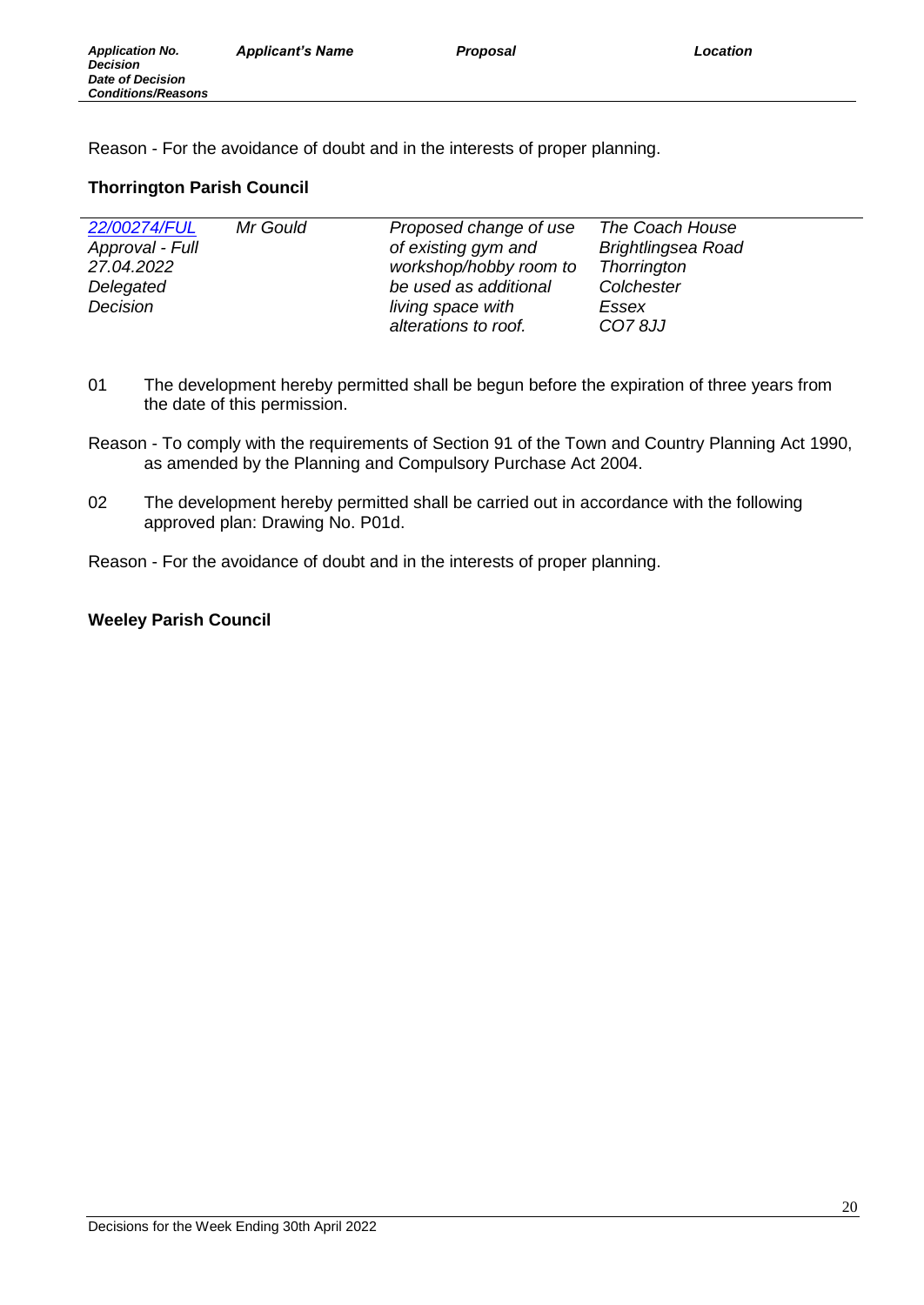*Application No. Decision Date of Decision Conditions/Reasons*

| 22/00567/TPO<br>Approval - Full<br>28.04.2022<br>Delegated<br>Decision | Mr Akers | 1 No. Hazel - Crown<br>contributes to dense<br>foliage screen at low<br>level close to<br>neighbouring properties.<br>Proposed work<br>comprises re-coppicing<br>to increase daylight to<br>neighbouring property<br>and garden. 1 No.<br>Sycamore - Side branch<br>originating at 2m NE,<br>ascends and is<br>competing for apical<br>dominance with leader. If<br>left, growth of the branch<br>will result in significant<br>widening of the crown.<br>Proposed work<br>comprises removal of<br>side branch originating at<br>2m NE, and removal of 3<br>no. other branches as<br>depicted in supporting<br>photographs. 1 No. Lime<br>- Previously cut back<br>from overhanging<br>boundary, but branches<br>now in close proximity to<br>neighbouring dwelling.<br>Proposed work<br>comprises felling lime<br>T31, because its<br>retention will require<br>frequent re-pruning due<br>to its proximity to<br>neighbouring properties,<br>associated shading and<br>reduction in daylight,<br>leaf-fall, and over-<br>dominance. The works<br>are in response to<br>complaints received from<br>neighbours. | Land adjacent Hillside House<br>On Corner of Church Lane and<br><b>Clacton Road</b><br>Weeley<br>Essex<br>CO16 9DN |
|------------------------------------------------------------------------|----------|------------------------------------------------------------------------------------------------------------------------------------------------------------------------------------------------------------------------------------------------------------------------------------------------------------------------------------------------------------------------------------------------------------------------------------------------------------------------------------------------------------------------------------------------------------------------------------------------------------------------------------------------------------------------------------------------------------------------------------------------------------------------------------------------------------------------------------------------------------------------------------------------------------------------------------------------------------------------------------------------------------------------------------------------------------------------------------------------------------------|--------------------------------------------------------------------------------------------------------------------|

- 01 The work should be undertaken before the expiration of 2 years from the date of this permission.
- 02 All work authorised by this consent shall be undertaken in a manner consistent with British Standard 3998 (2010) :- Tree Work - Recommendations or with any similar replacement standard.